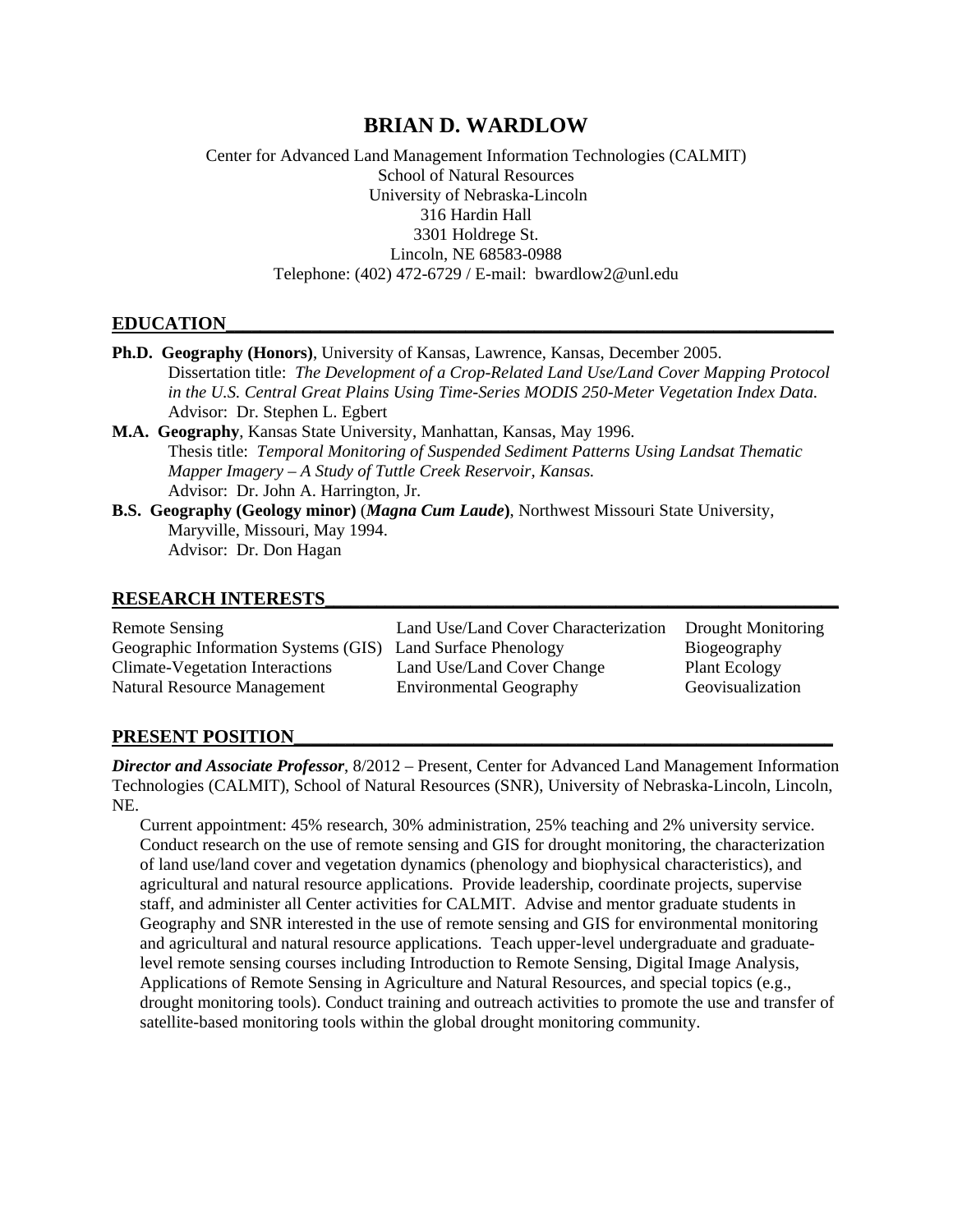### WORK EXPERIENCE

- *Assistant Professor,* 3/30/2012 07/31/2012, School of Natural Resources, University of Nebraska-Lincoln, Lincoln, NE.
- *Research Assistant Professor and GIScience Program Area Leader*, 3/2006 3/2012, National Drought Mitigation Center, School of Natural Resources, University of Nebraska-Lincoln, Lincoln, NE.
- *NASA Earth System Science Graduate Research Fellow*, 9/2002 3/2006, Kansas Applied Remote Sensing Program, University of Kansas, Lawrence, KS
- *Graduate Research Assistant*, 9/1999 8/2002, Kansas Applied Remote Sensing Program, University of Kansas, Lawrence, KS
- *Remote Sensing Scientist*, 10/1996 8/1999, USGS Earth Resources Observation Science (EROS) Center, Sioux Falls, SD
- *Graduate Research Assistant*, 5/1996 9/1996, Kansas Geological Survey, University of Kansas, Lawrence, KS
- *Graduate Research Assistant*, 5/1995 9/1995, Department of Geography, Kansas State University, Manhattan, KS
- *Community and Regional Planning Intern*, 5/1993 9/1994, Southeast Nebraska Development District (SENDD), Humboldt, NE

## **TEACHING EXPERIENCE**

## **Courses Taught**

- Introduction to Remote Sensing
- Practical Applications of Remote Sensing in Agriculture and Natural Resources
- Survey of Drought Monitoring Techniques Special Topics
- Special Topics: Selected Topics in Remote Sensing
- Introduction to Global Positioning Systems (GPS)

# **Previous Teaching Experience**

*Guest Lecturer*, Spring 2006, GEOG 980 Remote Sensing Graduate Seminar, Department of Geography, University of Kansas, Lawrence, KS.

 Lecture topics include time-series analysis of remotely sensed data for land cover characterization and classification and regression tree analysis techniques.

*Guest Lecturer*, Fall 2004, GEOG 526 Remote Sensing I, Department of Geography, University of Kansas, Lawrence, KS.

Lecture topics included the theory and history of vegetation indices (VIs), temporal compositing techniques of time-series VI data, the AVHRR and MODIS sensors, and applications of time-series VI data (land cover classification, vegetation monitoring, and biophysical modeling).

*Graduate Teaching Assistant*, Fall and Spring 1994-1996, Remote Sensing of the Environment Lab (GEOG 705) Department of Geography, Kansas State University, Manhattan, KS

Course content included air photo interpretation, photogrammetry, digital image processing methods, and selected remote sensing applications (e.g., land cover classification). Duties included the instruction of 30-40 undergraduate and graduate students per semester, development of lab exams and exercises, and guest lecturing in the lecture portion of the course.

## **HONORS AND AWARDS**

- o 2007 John I. Davidson President's Award for Best Practical Paper presented by the American Society of Photogrammetry and Remote Sensing
- o 2007 Leica Geosystems Award for Best Scientific Paper in Remote Sensing presented by the American Society of Photogrammetry and Remote Sensing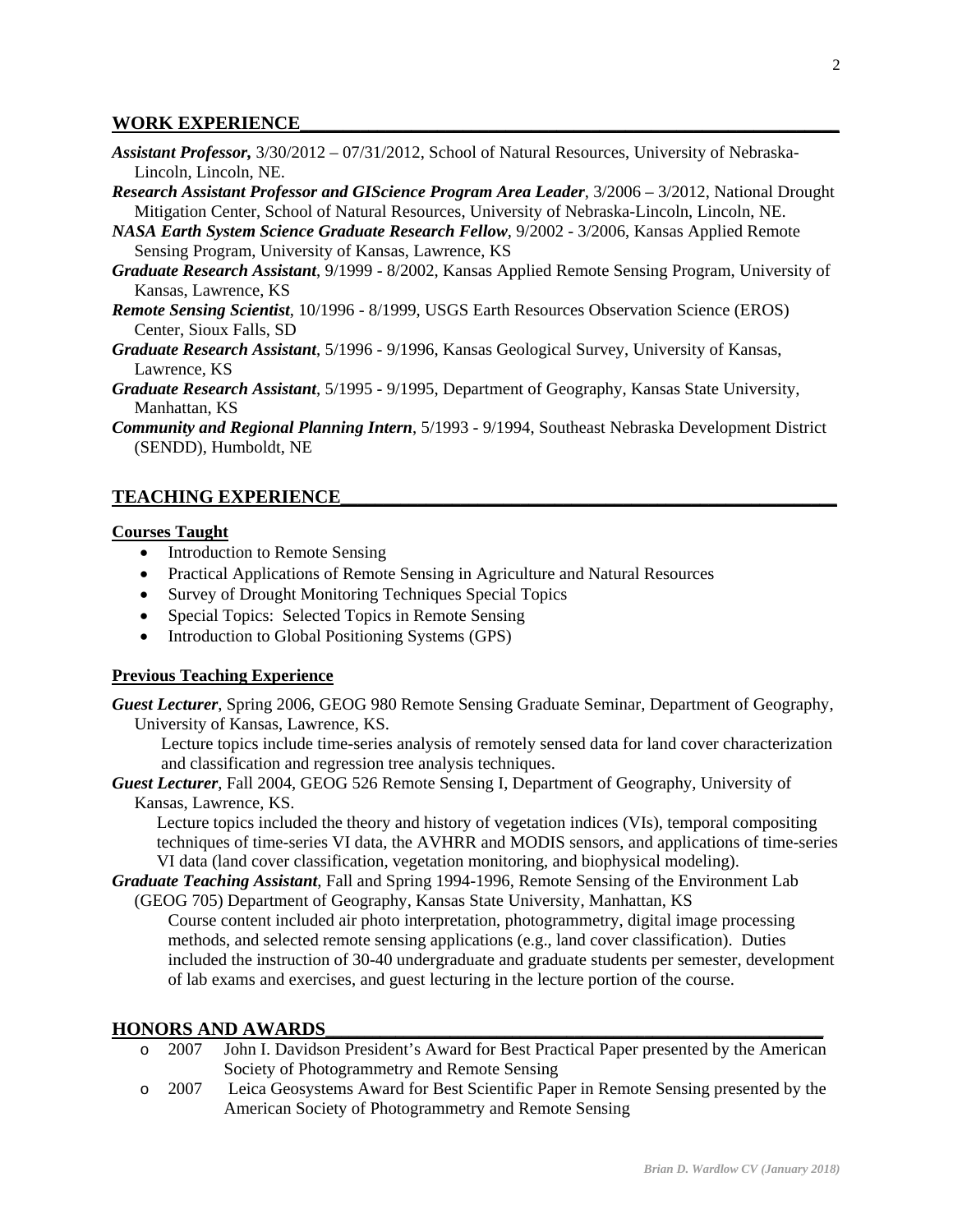- o 2003 GIS/Remote Sensing Specialty Group Illustrated Paper Award (1<sup>st</sup> place), Association of American Geographers 99<sup>th</sup> Annual Meeting, New Orleans, LA.
- o 2000 USGS EROS Data Center Group Achievement Award for the National Land Cover Data Set Mapping Team
- o 1996 Distinguished Graduate Assistantship Award, Department of Geography, Kansas State University.
- o 1994 Mark Jefferson Outstanding Geography Student Award, Department of Geography, Northwest Missouri State University.
- o 1994 Scholar Athlete Award, Northwest Missouri State University
- o 1992-1994 Academic All-Conference Team, Mid-America Intercollegiate Athletic Association (MIAA)
- o 1990-1994 Regents' Scholarship, Northwest Missouri State University
- o 1990-1994 Athletic Department Scholarship, Northwest Missouri State University

#### **PUBLICATIONS\_\_\_\_\_\_\_\_\_\_\_\_\_\_\_\_\_\_\_\_\_\_\_\_\_\_\_\_\_\_\_\_\_\_\_\_\_\_\_\_\_\_\_\_\_\_\_\_\_\_\_\_\_\_\_\_\_\_\_\_\_\_\_\_\_\_\_**

### **Refereed Journal Articles (Published or In Press***)*

- Nam, W.-H., T. Tadesse, **B.D. Wardlow**, M.J. Hayes, M.D. Svoboda, and M.-W. Jung. 2018. Developing the Vegetation Drought Response Index for South Korea (VegDRI-SKorea) to assess the vegetation condition during drought events. *International Journal of Remote Sensng* 39:5: 1548-1574.
- Zambrano, F., **B. Wardlow**, T. Tadesse, M. Lillo-Saavedra, and O. Lagos. 2017. Evaluating satellitederived long-term historical precipitation datasets for drought monitoring in Chile. *Atmospheric Research* 186:26-42 doi 10.1175/JAMC-D-16-0292.1.
- Tadesse, T., **B.D. Wardlow**, G.B. Demisse, Y.A. Bayissa, C. Champagne, T.A. Hadwen, and J.F. Brown. 2017. Building the Vegetation Drought Response Index for Canada (VegDRI-Canada) to monitor agricultural drought. *GIScience and Remote Sensing* 54(2):230-257.
- Aegerter, C., J. Wang, C. Ge, S. Irmak, R. Oglesby, **B. Wardlow**, H. Yang, J. You, and M. Shulski. 2017. Mesoscale modeling of the meteorological impacts of irrigation during the 2012 Central Plains drought. *Journal of Applied Meteorology and Climatology* 56(5):1259-1283.
- Demisse, G., T. Tadesse, A. Atnafu, S. Hill, **B.D. Wardlow**, Y. Bayissa, and A. Shiferaw. 2017. Information mining from heterogeneous data sources: a case study on drought predictions. *Information*  8(79) doi:10.3390/info8030079.
- Zeng, L., **B. Wardlow**, R. Wang, J. Shan, T. Tadesse, M.J. Hayes, and D. Li. 2016. A hybrid approach for detecting corn and soybean phenology with time-series MODIS data. *Remote Sensing of Environment* 181:237-250.
- Ambika, A.K., **B. Wardlow**, and V. Mishra. 2016. Remotely sensed high resolution (250 m) irrigated area mapping in India (2000-2015). *Scientific Data* 3:160118, DOI:10.1038/sdata.2016.118.
- Otkin, J.A., M.C. Anderson, C. Hain, M. Svoboda, D. Johnson, R. Mueller, T. Tadesse, **B. Wardlow**, and J. Brown. 2016. Assessing the evolution of soil moisture and vegetation conditions during the 2012 United States flash drought. *Agricultural and Forest Meteorology* 218-219:230-242.
- Wang, J. A.L. Kessner, C. Aegerter, A. Sharma, L. Judd, **B. Wardlow**, J. You, M. Shulski,S. Irmak, A. Kilic, and J. Zeng. 2016. A multi-sensor view of the 2012 Central Plains drought from space. *Frontiers in Environmental Science* 4:45. doi: 10.3389/fenvs.2016.00045*.*
- Otkin, J., M. Shafer, M. Svoboda, **B. Wardlow**, M.C. Anderson, C. Hain, and J. Basara. 2015. Facilitating the use of drought early warning information through interactions with stakeholders. *Bulletin of the American Meteorology Society (BAMS)* 96(7):1073-1078.
- AghaKouchak, A., A. Farahmand, F.S. Melton**,** M.C. Anderson, J. Teixeira, **B.D. Wardlow**, and C.R. Hain. 2015. Remote sensing of drought: progress, challenges, and opportunities. *Reviews of Geophysics* 53:452-480.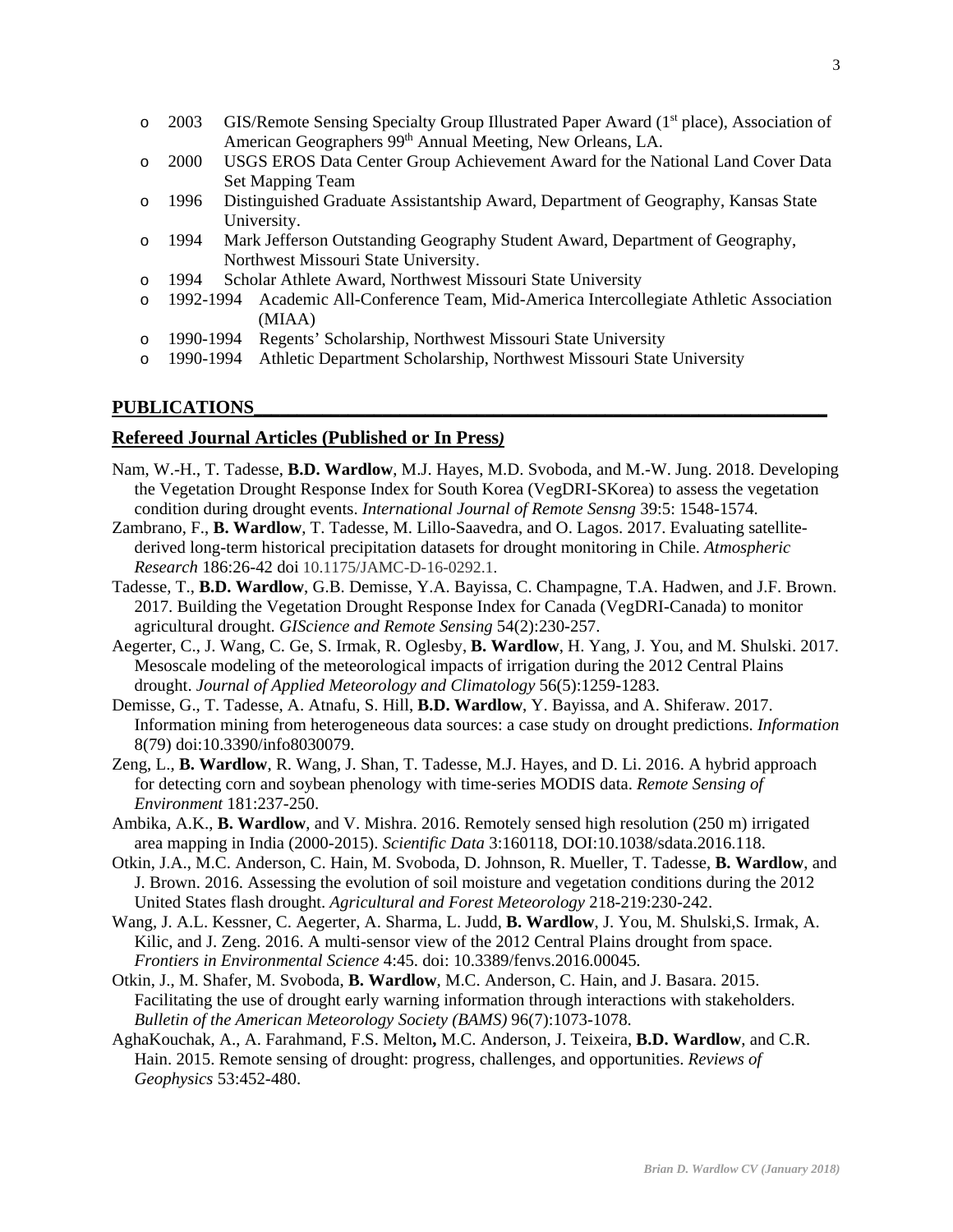- Zeng, L., **B.D. Wardlow**, T. Tadesse, J. Shan, M.J. Hayes, and D. Li. 2015. Estimating daily maximum and minimum air temperature using both daytime and nighttime MODIS land surface temperature products over the Corn Belt in US. *GIScience and Remote Sensing* 7(1):951-970.
- Tadesse, T., **B.D. Wardlow**, J.D. Brown, and K. Callahan. 2015. Assessing the vegetation condition impacts of the 2011 drought across the U.S. Southern Great Plains using the Vegetation Drought Response Index (VegDRI). *Journal of Applied Meteorology and Climatology* 54(1):153-169.
- Nam, W.-H., T. Tadesse, **B. Wardlow**, M.-W. Jang, and S.-Y. Hong. 2015. Satellite-based hybrid drought assessment using Vegetation Drought Response Index in South Korea (VegDRI-SKorea). *Journal of the Korean Society of Agricultural Engineers* 57(4):1-9.
- **Wardlow, B.D.** and K. Callahan. 2014. Landscape and field level accuracy assessment of the MODIS irrigated agriculture data set over Nebraska. *GIScience and Remote Sensing* 51(5):575-592.
- Trnka, M., R. Brazdil, M. Mozny, P. Stepanek, P. Dobrovolny, P. Zahradnicek, J. Balek, D. Semaradova, M. Dubrovsky, P. Hlavinka, J. Eitzinger, **B. Wardlow**, M. Svoboda, M. Hayes. 2014. Soil moisture trends in the Czech Republic between 1961and 2012. *International Journal of Climatology* in press.
- Harms, S., T. Tadesse, and **B. Wardlow**. 2014. Improving drought risk modeling: using multiple periods of satellite data with ensembles of data mining algorithms. *International Journal of Society, Systems, and Science* 6(2):143-158.
- Hunt, E.D., M. Svoboda, **B. Wardlow**, K. Hubbard, M. Hayes, and T. Arkerbauer. 2014. Monitoring the effects of rapid onset of drought on non-irrigated maize with agronomic data and climate-based drought indices. *Agricultural and Forest Meteorology* 191:1-11.
- Swain, S., **B.D. Wardlow**, S. Narumalani, D. Rundquist, and M. Hayes. 2013. Relationships between vegetation indices and root zone soil moisture under maize and soybean canopies in the U.S. Corn Belt: a comparative study using close-range sensing approach. *International Journal of Remote Sensing*, 34(8):2814-2828.
- Trnka, M., C. Kersenbaum, J. Eitzinger, M. Hayes, P. Hlavinka, M. Svoboda, M. Dubrovsky, D. Semeradova, **B. Wardlow**, E. Pokorny, M. Mozny, D. Wilhite, W. Waltman, and Z. Zalud. 2013. Consequences of climate change for the soil climate in central Europe and central U.S. *Global Change Biology*, 120:405-418.
- Anderson. M.C., C. Hain, J. Otkin, X. Zhan, K. Mo, M. Svoboda, **B. Wardlow**, and A. Pimstein. 2013. An intercomparison of drought indicators based on thermal remote sensing and NLDAS-2 simulations. *Journal of Hydrometeorology*, 14:1035-1056.
- Sakamoto, T., A.A. Gitelson, A.L. Nygun-Robertson, T.J. Arkebauer, **B.D. Wardlow**, A.E. Suyker, S.B. Verma, and M. Shibayama. 2012. An alternative method using digital cameras for continuous monitoring of crop status. *Agriculture and Forest Meteorology*, 154-155:113-126.
- Sakamoto, T., A.A. Gitelson, **B.D. Wardlow**, T.J. Arkebauer, S.B. Verma, A.E. Suyker, and M. Sibayama. 2012. Application of day and night digital photographs for estimating maize biophysical characteristics. *Precision Agriculture*, 13:285-301.
- Sakamoto, T., A.A. Gitelson, A.L. Nguy-Robertson, T.J. Arkebauer, **B.D. Wardlow**, A.E. Suyker, S.B. Verma, and M. Shibayama, 2011. Estimating daily gross primary production of maize based only on MODIS WDRVI and shortwave radiation data. *Remote Sensing of Environment*, 115:3091-3101.
- Swain, S., D. Rundquist, T. Arkebauer, S. Narumalani, and **B. Wardlow**. 2011. Non-invasive estimation of relative water content in soybean leaves using infrared thermography. *Israel Journal of Plant Sciences,* 60:25-36.
- Swain, S., **B.D. Wardlow**, S. Narumalani, T. Tadesse, and K. Callahan. 2011. Assessment of vegetation response to drought in Nebraska using Terra-MODIS land surface temperature and normalized difference vegetation index. *GIScience and Remote Sensing* 48(3):432-455.
- Sakamoto, T., **B.D. Wardlow**, and A.A. Gitelson. 2011. Detecting region-based corn phenology in the U.S. Corn Belt using MODIS WDRVI data. *IEEE Transactions on Geoscience and Remote Sensing* 49(6):1926-1936.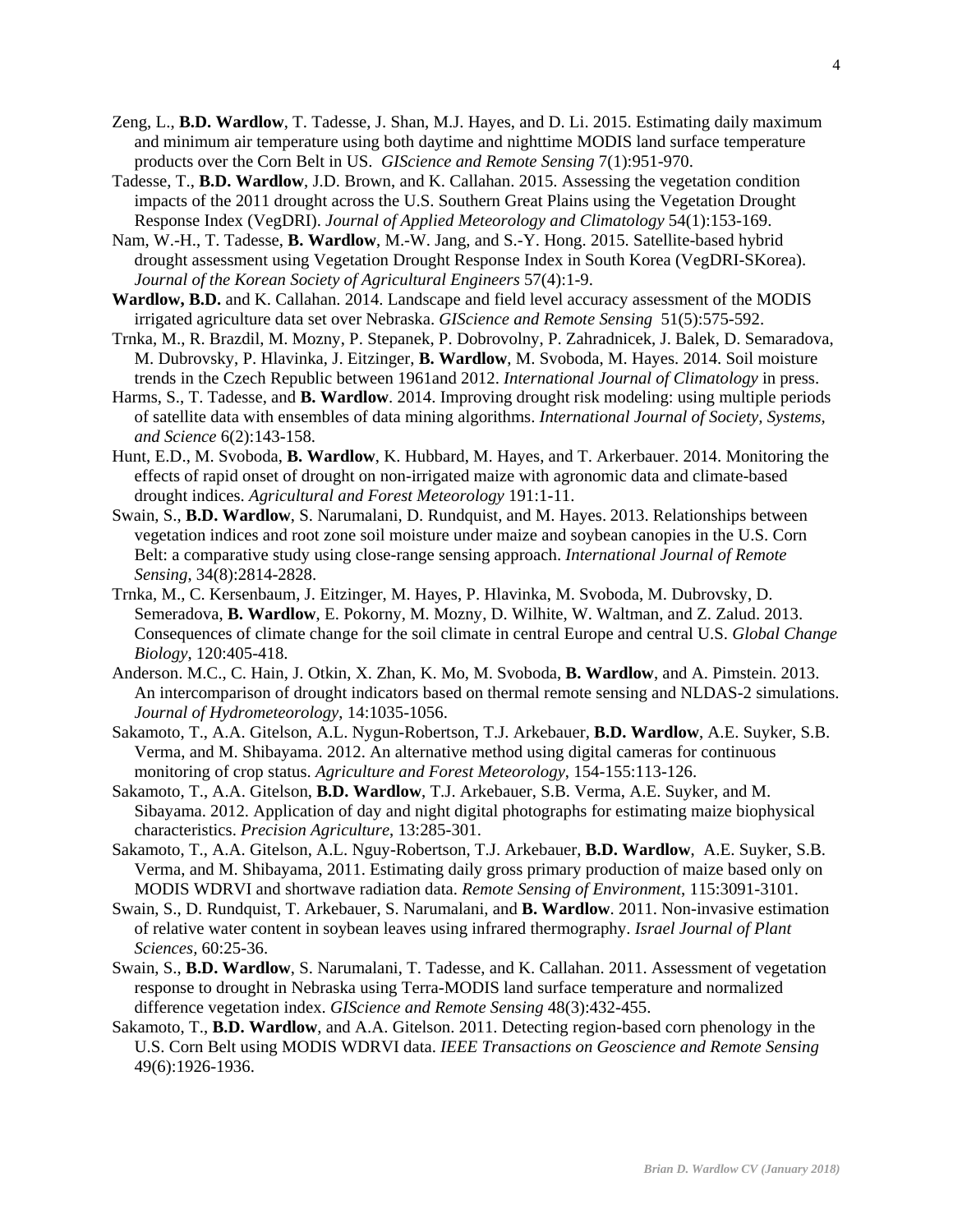- Anderson, M.C., C. Hain, **B. Wardlow**, A. Pimstein, J.R. Mecikalski, and W.P. Kustas. 2011. Evaluation of a drought index based on thermal remote sensing of evapotranspiration over the continental U.S. *Journal of Climate* 24:2025-2044.
- Albright, T.P., A.M. Pidgeon, C.D. Rittenhouse, M.K. Clayton, **B.D. Wardlow**, C.H. Flather, P.D. Culbert, and V.C. Radeloff. 2010. Combined effects of heat waves and droughts on avian communities across the conterminous United States. *Ecospheres* 1(5): DOI:10.1890/ES10-0057.1.
- Sakamoto, T., **B.D. Wardlow**, A.A. Gitelson, S.B. Verma, A.E. Suyker, and T.J. Arkebauer. 2010. The two-step filtering approach for detecting maize and soybean phenology with time-series MODIS data. *Remote Sensing of Environment* 114(10):2146-2159.
- Masialeti, I., S.Egbert, and **B.D. Wardlow**. 2010. A comparative analysis of phenological curves for major crops in Kansas. *GIScience and Remote Sensing* 47(2):241-259.
- **Wardlow, B.D.** and S.L. Egbert. 2010. A comparison of MODIS 250-m evi and ndvi data for crop mapping in the U.S. Central Great Plains. *International Journal of Remote Sensing* 31(3):805-830.
- Tadesse, T., **B.Wardlow**, M. Hayes, M. Svoboda, and J. Brown. 2010. The Vegetation Outlook (VegOut): a new method for predicting vegetation seasonal greenness. *GIScience and Remote Sensing* 47(1):25-52.
- Albright, T., A. Pidgeon, C. Rittenhouse, M. Clayton, C. Flather, P. Culbert, **B. Wardlow**, and V. Radeloff. 2010. Effects of drought on avian community structure. *Global Change Biology* doi:10,1111/j.1365-2486.02120x.
- Gu, Y., E. Hunt, **B.D. Wardlow**, J.B. Basara, J.F. Brown, and J.P. Verdin. 2008. Evaluation and validation of MODIS NDVI and NDWI for vegetation drought monitoring using Oklahoma mesonet soil moisture data. *Geophysical Research Letters,* doi:10.1029/2008GL035772.
- Tadesse, T., M. Haile, G. Senay, C. Knutson, and **B.D. Wardlow**. 2008. Building integrated drought monitoring and food security systems in sub-Saharan Africa. *Natural Resources Forum* 32:265-279.
- Brown, J.F., **B.D. Wardlow**, T. Tadesse, M.J. Hayes, and B.C. Reed. 2008. The Vegetation Drought Response Index (VegDRI): a new integrated approach for monitoring drought stress in vegetation. *GIScience and Remote Sensing* 45(1):16-46.
- **Wardlow, B**.**D.** and S.L. Egbert. 2008. Large-area crop mapping using time-series MODIS 250 m NDVI data: an assessment for the U.S. Central Great Plains. *Remote Sensing of Environment* 112:1096-1116.
- Gitelson, A.A., **B.D. Wardlow**, G.P. Keydan, and B. Leavitt. 2007. Green leaf area index estimation in crops using MODIS 250 meter data. *Geophysical Research Letters* 34:L20403, doi:10.1029/2007GL031620*.*
- **Wardlow, B.D.**, S.L. Egbert, and J.H. Kastens. 2007. Analysis of time-series MODIS 250-meter vegetation index data for crop discrimination in the U.S. Central Great Plains. *Remote Sensing of Environment* 108:290-310.
- Gu, Y., J.F. Brown, J.P. Verdin, and **B.D. Wardlow**. 2007. A five-year analysis of MODIS NDVI and NDWI for grassland drought assessment over the Central Great Plains of the United States.  *Geophysical Research Letters* 34:L06407, doi:10.1029/2006GL029127.
- Brown, J.C., W. Jepson, J. Kastens, **B. Wardlow**, J. Lomas, and K. Price. 2007. Multi-temporal, moderate spatial resolution remote sensing of modern agricultural production and land modification in the Brazilian Amazon. *GIScience and Remote Sensing* 44(2):L1-32.
- **Wardlow, B.D.**, J.H. Kastens, and S.L. Egbert. 2006. Using USDA crop progress data for the evaluation of greenup onset date calculated from MODIS 250-meter data. *Photogrammetric Engineering and Remote Sensing* 72(11):1225-1234.
- **Wardlow, B.D.** and S.L. Egbert. 2003. A state-level comparative analysis of the GAP and NLCD land cover data sets. *Photogrammetric Engineering and Remote Sensing* 69(12):1387-1397.

# **Refereed Journal Articles (In Review***)*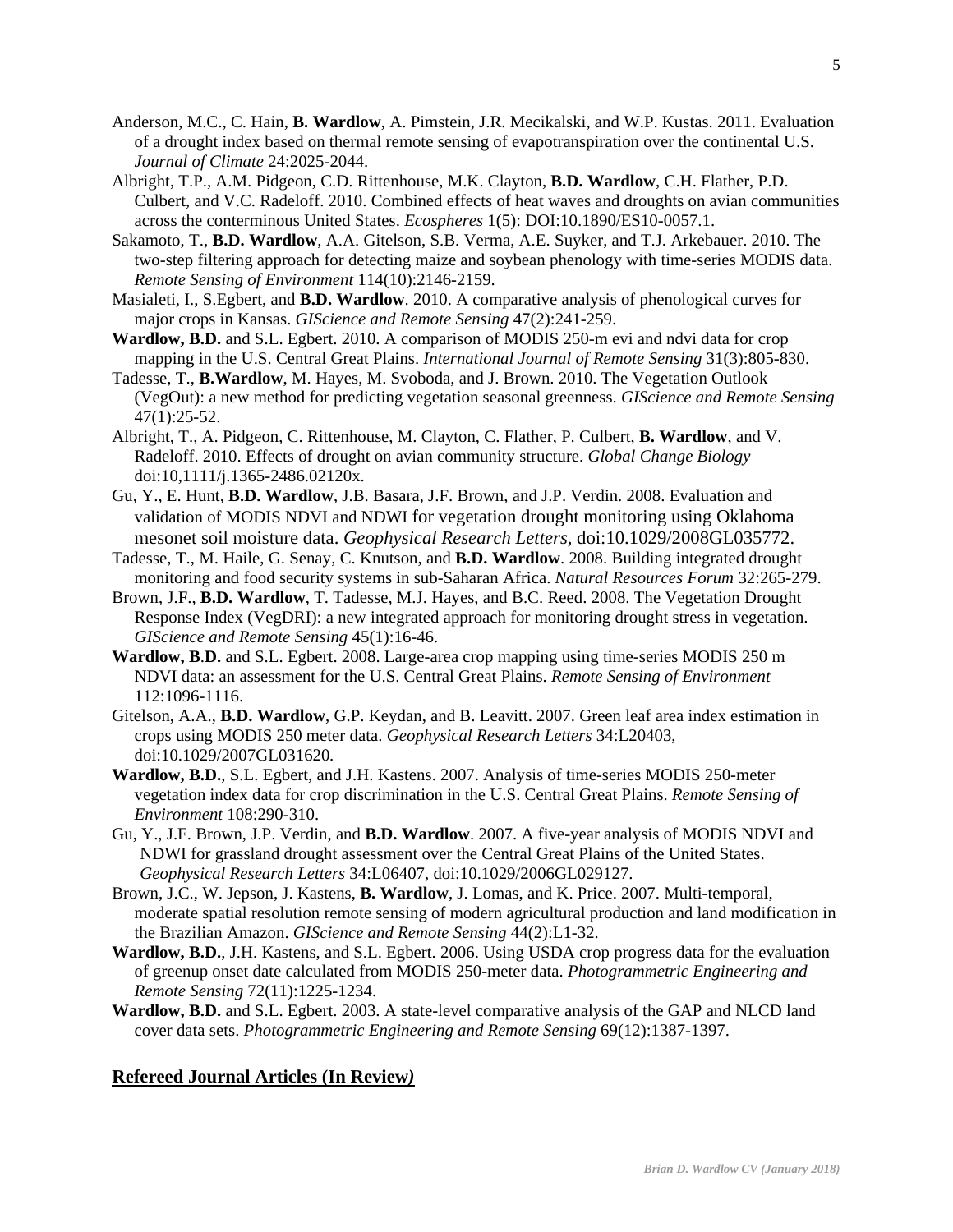- **Wardlow, B.D.**, M.S. Svoboda, C. Hain, M.A. Anderson, T. Tadesse, J.F. Brown and D. Mocko. 2017. Quick Drought Response Index – A Short-term Dryness Indicator for Drought Monitoring. *GIScience and Remote Sensing*, in review.
- Bijaber, N., D. El Hadani, M. Saidi, M.D. Wardlow, **B.D. Wardlow**, C.R. Hain, C. Poulsen, M. Yessef, and A. Rochdi. 2017. Developing a remotely sensed drought monitoring indicator for Morocco. *GIScience and Remote Sensing*, in review.
- Mariano, D.A., C.A.C. Santos and **B.D. Wardlow**. 2017. Detecting drought and human-induced land degradation using time series trend analysis in Northeastern Brazil drylands. *Arid Environments*, in review.
- Bayissa, Y.A., T. Tadesse, M. Svoboda, **B. Wardlow**, C. Poulsen, J. Swigart and S.J. van Andel. Developing and evaluating satellite-based combined drought index to monitor historic drought: a case study for Ethiopia. *International Journal of Remote Sensing*, in review.
- Yang, Y., M.C. Anderson, F. Gao, A. Suyker, **B. Wardlow**, C.R. Hain, J. Otkin, L. Sun and W. Dulaney. 2017. Field-Scale Mapping of Evaporative Stress Indicators of Crop Yield: an Application over Mead, NE. *Remote Sensing of Environment*, in review.
- Masialeti, I., **B. Wardlow** and S. Egbert. 2017. Agricultural ground reference data set creation and refinement. *GIScience and Remote Sensing,* in review.
- Trnka, M., M. Hayes, F. Jurecka, L. Bartosova, M. Anderson, R. Brazdil, J. Brown, J.J. Camarero, P. Cudlin, P. Dobrovolny, J. Eitzinger, S. Feng, T. Finnessey, G. Gregoric, P. Havlik, C. Hain, I. Holman, D. Johnson, K. Kersebaum, F. Ljungqvist, J. Luterbarcher, F. Micale, C. Hartl-Meier, M. Mozny, P. Nejedlik, J. Olesen, M. Ruiz-Ramos, R. Rotter, G. Senay, S. Vincente-Serrano, M. Svoboda, A. Susnikda, T. Tadesse, A. Vizina, **B. Wardlow**, U. Buntgen, and Z. Zalud. 2017. Priority questions in multidisciplinary drought research. *Environmental Research Letters*, in review.
- Cai, Y., K. Guan, J. Peng, S. Wang, Z. Li, C. Seifert, and **B. Wardlow**. 2017. A high-performance and in-season classification system of field-level crop types using time-series Landsat data and a machine learning approach. *Remote Sensing of Environment*, in review.
- Hunt, E., **B. Wardlow**, K. Hubbard, and T. Arkebauer. 2017. A soil water climatology of a rainfed field in eastern Nebraska. *International Journal or Climatology*, in review.

# **Refereed Book Chapters (Published)**

- **Wardlow, B.D.**, M. Anderson, C. Hain, W. Crow, J. Otkin, T. Tadesse, and A.AghaKouchak. 2017. Advancements in Satellite Remote Sensing for Drought Monitoring. Chapter 10, *Drought and Water Crisis*, 2nd Edition. Boca Raton, FL:CRC Press, 223-249.
- **Wardlow, B.D.**, M. Anderson, T. Tadesse, C. Hain, W. Crow, and M. Rodell. 2015. Remote sensing of drought: emergence of a satellite-based toolkit for the United States. Chapter 15, *Remote Sensing Handbook" Vol. III: water Resources, Disasters, and Urban: Monitoring, Modeling, and Mapping*, ed. P. Thenakenbail, Boca Raton, FL:CRC Press, 367-399.
- Domingo, C., X. Pons, J. Cristrobal, M. Ninyerola, and **B. Wardlow**. 2015. Integration of climate time series and MODIS data as an analysis tool for forest drought detection. Chapter 13 in *Drought Research and Science-Policy Interfacing*, eds.J. Adreu-Alvarex, A. Solera, J. Paredes-Arquiola, D. Haro-Monteagudo, and H. van Lanen, Boca Raton, FL:CRC Press, 97-104.
- **Wardlow, B.D.**, T. Tadesse, J.F. Brown, K. Callahan, S. Swain, and E. Hunt. 2012. The Vegetation Drought Response Index (VegDRI): an integration of satellite, climate, and biophysical data. In *Remote Sensing of Drought: Innovative Monitoring Approaches*, eds. B.D. Wardlow, M.A. Anderson, and J. Verdin*,* Boca Raton, FL:CRC Press, 51-74.
- **Wardlow, B.D.**, M.A. Anderson, J. Sheffield, B. Doorn, J.P. Verdin, X. Zhan, M. Rodell. 2012. Future opportunities and challenges in remote sensing of drought. In *Remote Sensing of Drought: Innovative Monitoring Approaches*, eds. B.D. Wardlow. M.A. Anderson, and J.P. Verdin*,* Boca Raton, FL:CRC Press, 389-409.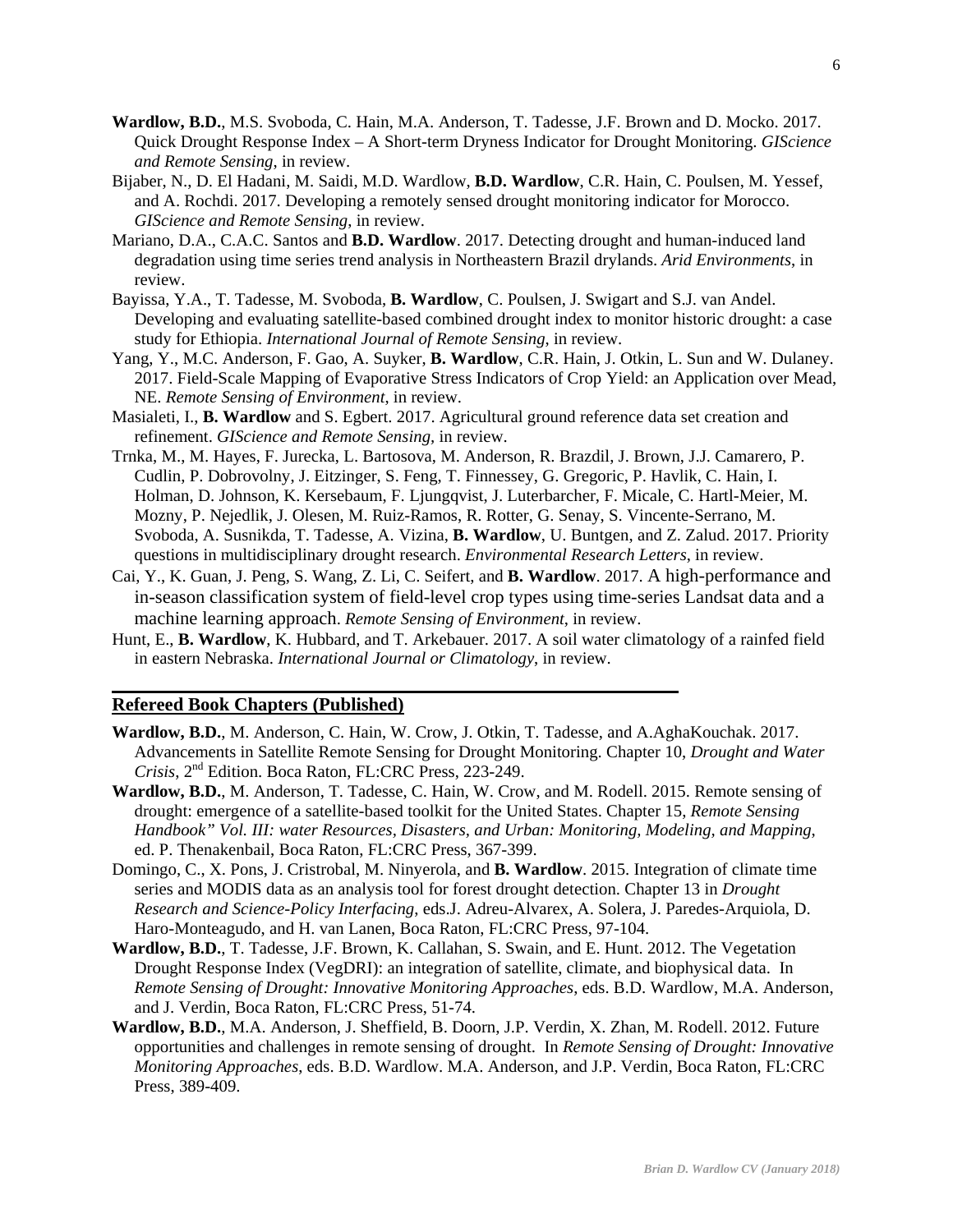- Tadesse, T., **B.D. Wardlow**, M. Hayes, and M. Svoboda. 2012. The Vegetation Outlook (VegOut): a new method for predicting vegetation seasonal greenness. In *Remote Sensing of Drought: Innovative Monitoring Approaches*, eds. B.D. Wardlow. M.A. Anderson, and J.P. Verdin*,* Boca Raton, FL:CRC Press, 75-94.
- Nghiem, S.V., **B.D. Wardlow**, D. Allured, M.D. Svoboda, D. LeComte, M. Rosencrans, S.K. Chan, and G. Neumann. 2012. Microwave remote sensing of soil moisture – science and applications. In *Remote Sensing of Drought: Innovative Monitoring Approaches*, eds. B.D. Wardlow. M.A. Anderson, and J.P. Verdin*,* Boca Raton, FL:CRC Press, 197-226.
- Hayes, M., M. Svoboda, **B.D. Wardlow**, M.C. Anderson, and F. Kogan. 2012. Drought monitoring: historical and current perspectives. In *Remote Sensing of Drought: Innovative Monitoring Approaches*, eds. B.D. Wardlow. M.A. Anderson, and J.P. Verdin*,* Boca Raton, FL:CRC Press, 1-22.
- Anderson, M.C., C. Hain, **B.D. Wardlow**, A. Pimstein, J.R. Mecikalski, and W.P. Kustas, 2012. A drought index based on thermal remote sensing of evapotranspiration. In *Remote Sensing of Drought: Innovative Monitoring Approaches*, eds. B.D. Wardlow. M.A. Anderson, and J.P. Verdin, Boca Raton, FL:CRC Press, 145-168.
- Harms,S., T. Tadesse, and **B. Wardlow**. 2009. Algorithm and feature selection for VegOut: a vegetation condition prediction tool. In *Discovery Science: Lecture Notes in Computer Science*, eds. J. Gama et al., Berlin/Heidelberg, Germany:Springer, 107-120.
- Tadesse, T., **B. Wardlow**, and M. Hayes. 2008. The application of data mining for drought monitoring and prediction. *Data Mining Applications for Empowering Knowledge Societies*, New York, NY: Idea Group Publishers, 280-291.

# **Books Edited**

**Wardlow, B.D**., M.C. Anderson, and J.P. Verdin. 2012. *Remote Sensing and Drought: Innovative Monitoring Approaches*. Boca Raton, FL:CRC Press.

# **Ph.D. Dissertation**

**Wardlow, B.D**. 2005. *An Evaluation of Time-Series MODIS 250-Meter Vegetation Index Data for Crop Mapping in the U.S. Central Great Plains*. Ph.D. Dissertation, University of Kansas, Lawrence, KS.

### **Master's Thesis**

**Wardlow, B.D.** 1996. *Temporal Monitoring of Suspended Sediment Patterns Using Landsat Thematic Mapper Imagery – A Study of Tuttle Creek Reservoir, Kansas*. Master's thesis, Kansas State University, Manhattan, KS.

#### **Other Refereed Publications and Conference Proceedings**

- Zambrano, F., **B. Wardlow** and T. Tadesse. 2016 Evaluating satellite-derived long-term historical precipitation datasets for drought monitoring in Chile. *Proceedings of SPIE 9998, Remote Sensing for Agriculture, Ecosystems and Hydrology XVIII*. 999823, doi: 10.1117/12.2241032
- Lawford, R., D. Toll, B. Doorn, J. Entin, D.M. Mocko, M. Svoboda, M. Rodell, R. Koster, S. Shubert, X.- Z. Liang, X. Cai, **B. Wardlow**,Y. Xia, J. Verdin, and M. Ek. 2014. On the use of NASA Earth observations to characterize the 2012 U.S. Drought. *Global Energy and Water Exchanges (GEWEX) News,* World Climate Research Program 23(2): 13-16.
- Semeradova, D., P. Hlavinka, M. Trnka, L.V. Bohovic, T. Tadesse, **B. Wardlow**, M. Hayes, and Z. Zalud. 2013. Remotely sensed NDVI as an indicator of drought stress on the vegetation. *Environmental Changes and Adaptation Strategies Conference*, Sholica, Slovakia, September 9-11, 3 pp.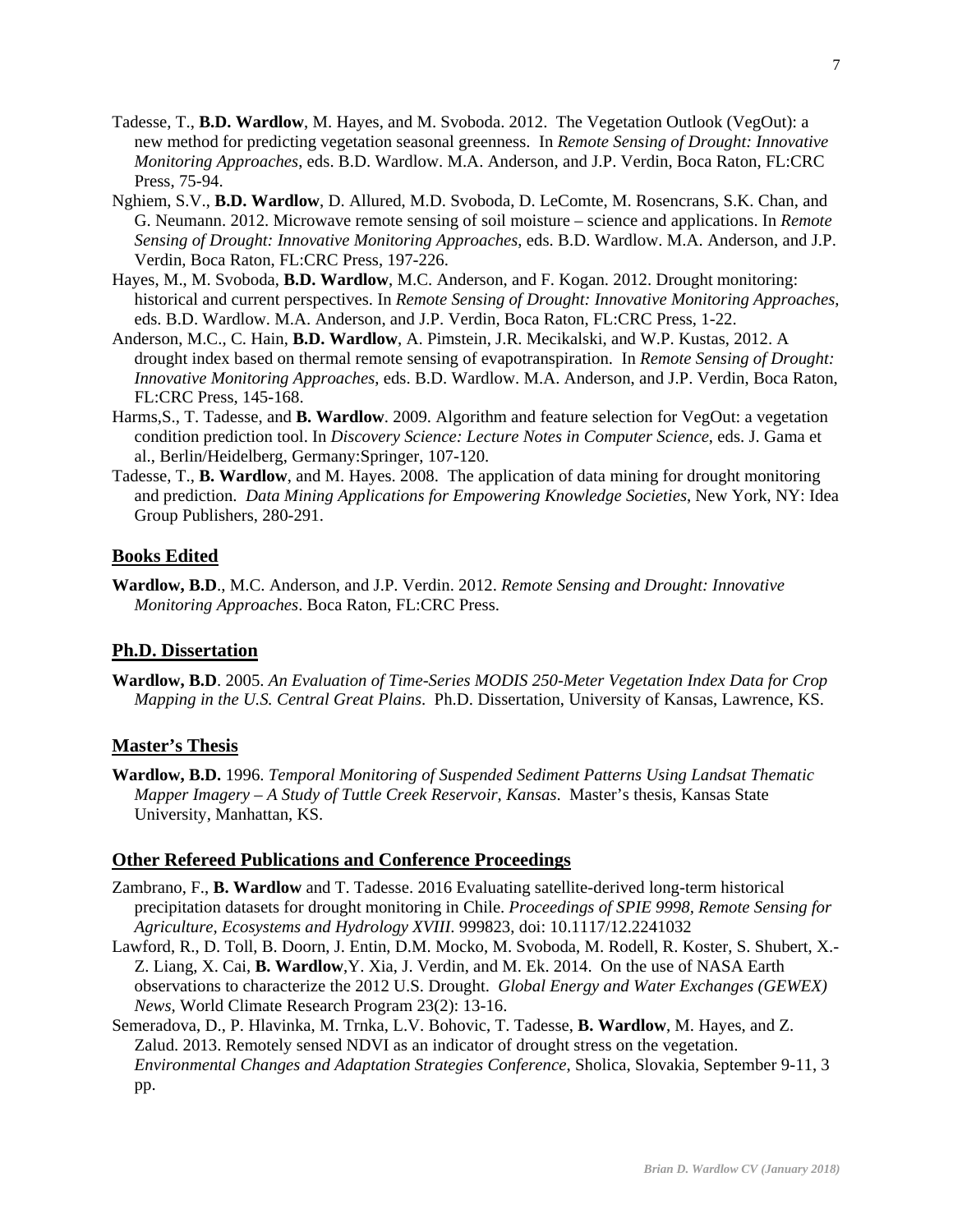- Hlavinka, P., D. Semeradova, M. Trnka, V. Lukas, R. Bohovic, J. Balek, **B. Wardlow**, M. Hayes, T. Tadesse, and Z. Zalud. 2013. Remotely sensed NDVI as a support tool for agricultural drought assessment. *International Global Change and Resilience Conference*, Brno, Czech Republic, May 22- 24.
- Sivakumar, M.V.K., R. Stone, P.C. Sentelhas, M. Svoboda, P. Omondi, J. Sarkar, and **B. Wardlow**. 2011. Agricultural drought indices: summary and recommendations. *Proceedings of the WMO/UNISDR Expert Group Meeting on Agricultural Drought Indices*, 2-4 June 2-1-, Murcia, Spain: Geneva, Switzerland: World Meteorological Organization, AGM-11, WMO/TD No. 1572; WOAB-2011, 157- 182.
- Hain, C.R., M.C. Anderson, X. Zhan, M. Svoboda, **B. Wardlow**, K. Mo, J.. Meckalski, W.P. Kustas, and J. Brown. 2011. A GOES thermal-based drought early warning index for NIDIS. *Science and Technology Infusion Climate Bulletin, 36th NOAA Annual Climate Diagnositics and Prediction Workshop*, Fort Worth, TX, October 3-6.
- Houborg, R., M. Rodell, J. Lawrimore, B. Li, R. Reichle, R. Heim, M. Rosencrans, R. Tinker, J. Famiglietti, M. Svoboda, **B. Wardlow**, and B. Zaitchik. 2010. Using enhanced GRACE water storage data to improve drought detection by the U.S. and North American drought monitors*. IEEE International Geoscience and Remote Sensing Symposium*, Honolulu, HI, July 25-30.
- **Wardlow, B.D.,** M.J. Hayes, M.D. Svoboda, T. Tadesse, and K.H. Smith. 2009. Sharpening the Focus on Drought – New Monitoring and Assessment Tools at the National Drought Mitigation Center. *Earthzine*. Available online at: http://www.earthzine.org/2009/03/30/sharpening-the-focus-ondrought-%e2%80%93-new-monitoring-and-assessment-tools-at-the-national-drought-mitigationcenter/.
- **Wardlow, B.D.**, T. Tadesse, J.F. Brown, and Y. Gu. 2008. The Vegetation Drought Response Index (VegDRI): a new drought monitoring approach for vegetation. *National Integrated Drought Information System (NIDIS) Knowledge Assessment Workshop – Contributions of Satellite Remote Sensing to Drought Monitoring*, Boulder, CO, February 6-7.
- Tadesse, T., **B.D. Wardlow**, and J.H. Ryu. 2008. Identifying time-lag relationships between vegetation condition and climate to produce vegetation outlook maps and monitor drought.
- Tadesse, T. and **B Wardlow**. 2007. The Vegetation Outlook (VegOut): a new tool for providing outlooks of general vegetation conditions using data mining techniques. *Seventh IEEE International Conference on Data Mining*, Omaha, NE, October 28-31

#### **Non-Refereed Conference Proceedings**

- **Wardlow, B.D.**, T. Tadesse, J.F. Brown, M. Svoboda, M. Hayes, K. Callahan, C. Poulsen, C. Hain, M. Anderson, M. Rodell, and D. Mocko. 2015. A satellite-based composite index approach for agricultural drought monitoring – current work and future directions. *3rd Inter-drought Summer School Proceedings*, Mikulov, Czech Republic, June 8-10.
- Tadesse, T., T. Haigh, N. Wall, M.J. Hayes, B. Zaitchik, and **B. Wardlow**. 2015. Lessons learned in monitoring and predicting hydroclimatic extremes in the Greater Horn of Africa. *3rd Inter-drought Summer Schoo Proceedingsl*, Mikulov, Czech Repubic, June 8-10.
- Semeradova, D., M. Trnka, P. Hlavinka, J. Balek, R. Bohovic, T. Tadesse, M. Hayes, B. Wardlow, E. Pohankova, V. Luka, and Z. Zalud. 2015. Agricultural drought and remote sensing. *4th Annual Conference on Global Change: A Complex Challenge*, Brno, Czech Republic, March 23-24.
- Brown, J.F., **B. Wardlow**, T. Tadesse, D. Howard, K. Callahan, and C. Poulsen. 2014. Satellite data continuity for drought monitoring in VegDRI and QuickDRI models and products. *Pecora 19: Sustaining Land Imaging: UAS to Satellites*, Denver, CO, November 17-20.
- Hlavinka, P., D. Semeradova, M. Trnka, V. Lukas, R. Bohovic, J. Balek, B. Wardlow, M. Hayes, T. Tadesse, and Z. Zalud. 2013. Remotely sensed NDVI as a support tool for agricultural drought assessment. *International Global Change and Resilience Conference*, Brno, Czech Republic, May 22- 24.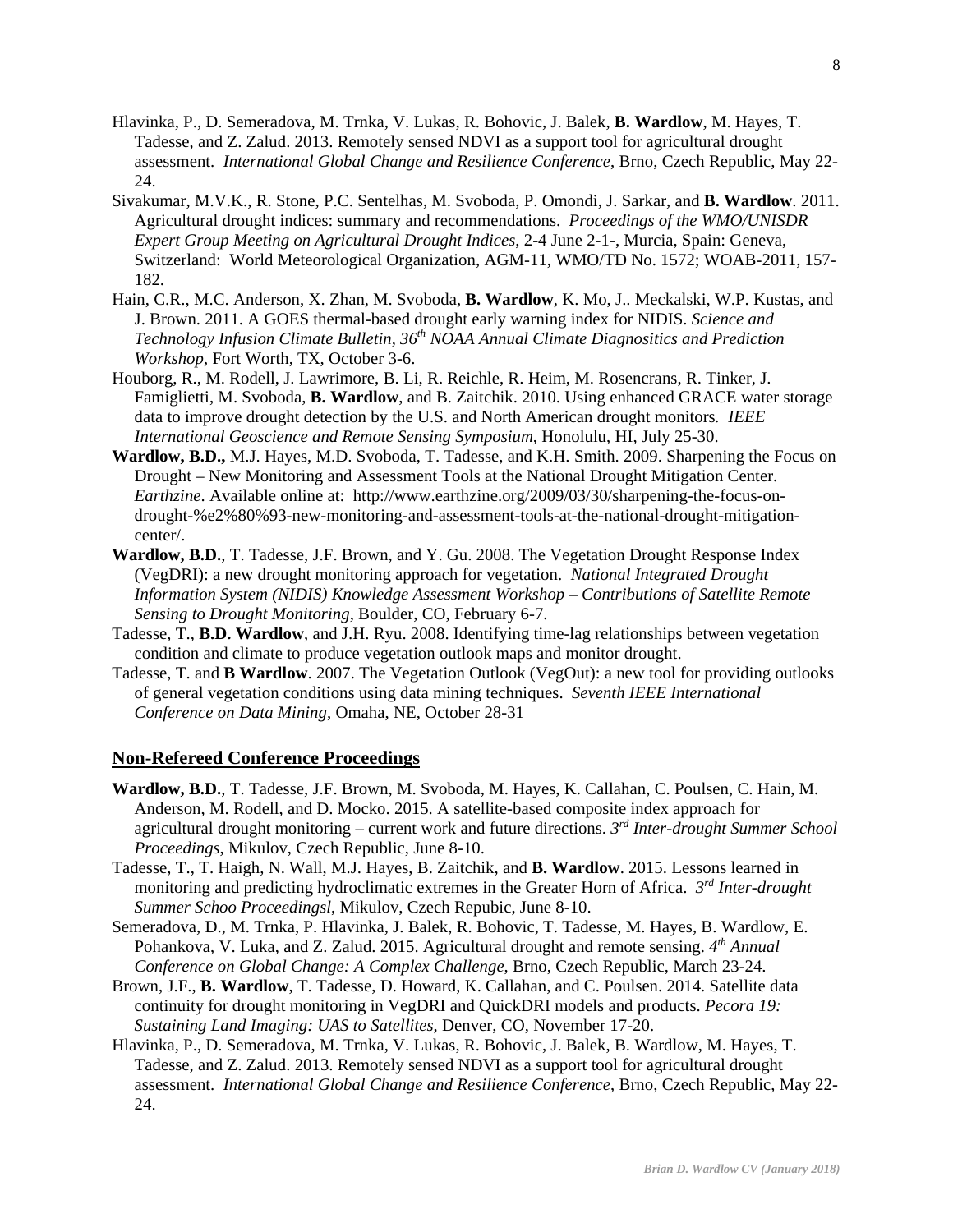- Hlavinka, P., M. Trnka, D. Semeradova, P. Dobrovolny, J. Balek, M. Mozny, P. Stepanek, M. Hayes, M. Svoboda, **B. Wardlow**, and Z. Zalud. 2012. Using remotely sensed NDVI for drought impact assessment within selected crops. *BioClimate 2012 – Bioclimatology of Ecosystems*, Labem, Czech Republic, August 29-31.
- Zalud, Z., D. Semeradova, M. Trnka, P. Hlavinka, J. Balek, M. Svoboda, M. Hayes, **B. Wardlow**, M. Dubrovsky, J. Eitzinger, M. Mozny, and K.C. Kersebaum. 2011. Soil hydric regimes under climate change scenarios in Czech Republic. *BioClimate 2011 – Source and Limit of Social Development International Scientific Conference*, Topolcianky, Slovakia, September 6-9.
- Brown, J., T. Miura, **B. Wardlow**, and Y. Gu. 2010. Merging climate and multi-sensor time-series data in real-time drought monitoring across the USA. *34th International Symposium on Remote Sensing of Environment*, Sydney, Australia, April 10-15.
- **Wardlow, B.D.** 2010. Emerging remote sensing applications for drought monitoring. *Proceedings of the Inter-Regional Workshop on Drought Indices and Early Warning Systems for Drought*, Lincoln, NE, December 8-11, 2009.
- Houborg, R., M. Rodell, B. Li, R. Reichle, R. Heim, J. Lawrimore, M. Rosencrans, R. Tinke, J.S. Famiglietti, M. Svoboda, **B. Wardlow**, and B.F. Zaitchik. 2010. Toward integrating enhanced terrestrial water storage data into the U.S. and North American drought monitors. American Meteorological Society 90<sup>th</sup> Annual Meeting, Atlanta, GA, January 18-21.
- Brown, J.F., S. Pervez, **B. Wardlow**, T. Tadesse, and K. Callahan. 2008. Assessment of 2006 and 2007 drought patterns in the Vegetation Drought Response Index across Nebraska. *Proceedings, Pecora 17*, Denver, CO, November 18-20.
- Tadesse, T., **B.D. Wardlow**, and J.H. Ryu. 2008. Identifying time-lag relationships between vegetation condition and climate to produce vegetation outlook maps and monitor drought. 88th *American Meteorological Society Annual Meeting*, New Orleans, LA, January 20-24.
- Brown, J.F., S. Maxwell, S. Pervez, **B. Wardlow**, and K. Callahan. 2008. National irrigated lands mapping via an automated remote sensing based methodology. 88th *American Meteorological Society Annual Meeting*, New Orleans, LA, January 20-24.
- Brown, J. Christopher, J.H. Kastens, **B.D. Wardlow**, W. Jepson, A.C. Coutinho, A. Venturieri, J. Lomas, K. Price. 2007. Using MODIS to detect cropping frequency variation in mechanized agriculture in Amazonia*. XIII Brazilian Symposium of Remote Sensing*, Florianópolis, Santa Catarina, Brazil. April 21-26.
- **Wardlow, B.D.** and S.L. Egbert. 2005. State-level crop mapping in the U.S. Central Great Plains agroecosystem using MODIS 250-meter NDVI data. *Proceedings, Pecora 16*, Sioux Falls, SD, October 23-27.
- **Wardlow, B.D.** and S.L. Egbert. 2002. Discriminating cropping patterns in the U.S. Central Great Plains region using time-series MODIS 250-meter NDVI data – Preliminary Results. *Proceedings, Pecora 15 and Land Satellite Information IV Conference,* Denver, CO, November 10-15.
- **Wardlow, B.D.** and S.L. Egbert. 2001. A comparison of the GAP and USGS NLCD land cover data sets for the state of Kansas – classification systems, methods, and results. *Proceedings, 2001 American Society of Photogrammetry and Remote Sensing,* St. Louis, MO, April 23-27.

# **White Papers**

- **Wardlow, B.** 2011. *New and Emerging Remote Sensing Approached for Drought Monitoring*. Submitted to United Nation (UN) Foreign Agricultural Organization (FAO), Ankara, Turkey office.
- **Wardlow, B.** 2011. *Introduction to Satellite Remote Sensing for Drought Monitoring.* Submitted to United Nation (UN) Foreign Agricultural Organization (FAO), Ankara, Turkey office.
- **Wardlow, B.**, M. Hayes, M. Svoboda, and T. Tadesse. 2010. *Opportunities for Integrating NASA Data into Drought Applications: A Prospectus from the National Drought Mitigation Center (NDMC).* Submitted to NASA Water Resources Applied Sciences Program.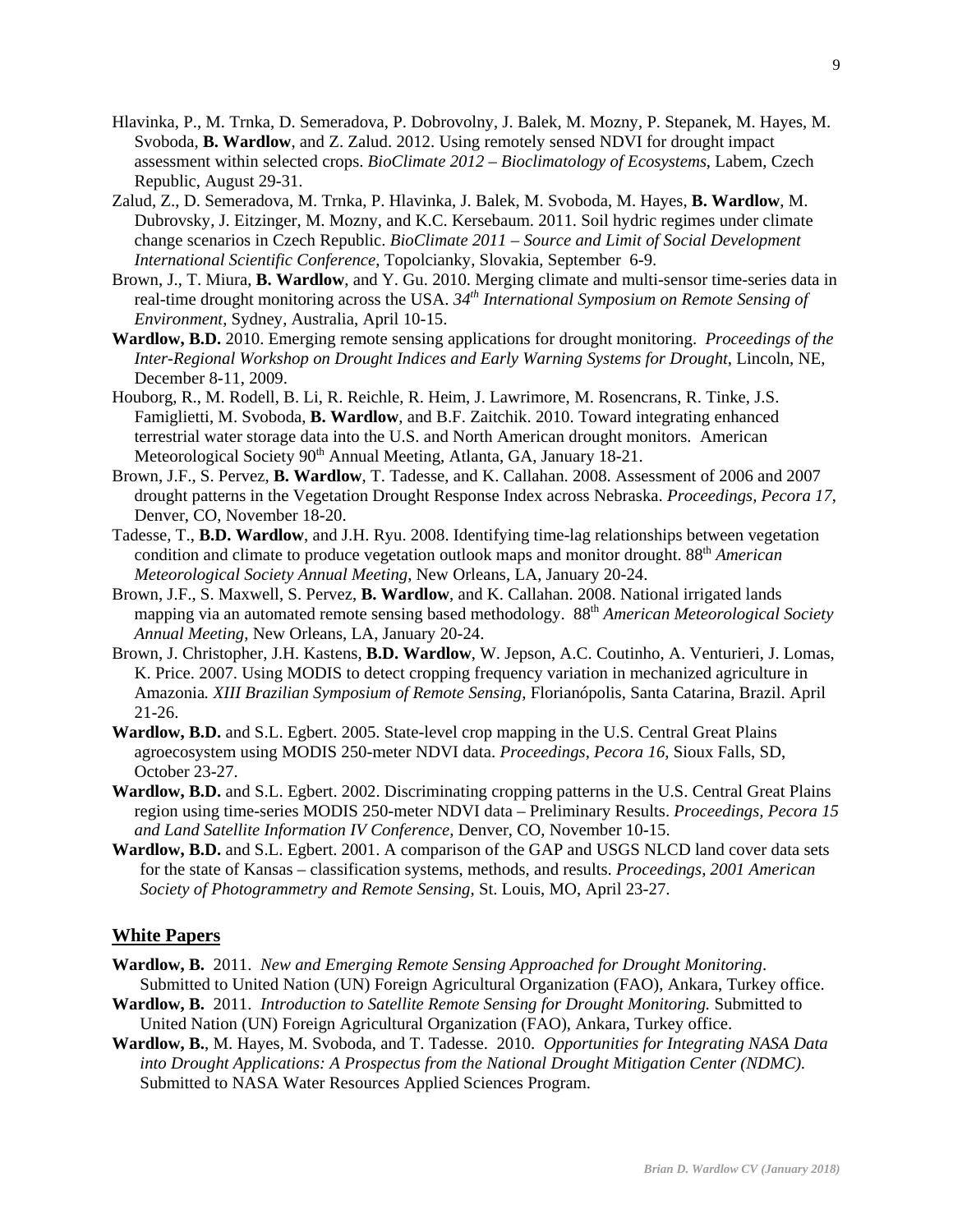#### **Other Publications**

- *The Vegetation Drought Response Index (VegDRI) brochure*. 2011. National Drought Mitigation Center, University of Nebraska-Lincoln.
- Drought Monitoring with VegDRI. 2010. *U.S. Geological Survey Fact Sheet*, 2010–3114, 2 p.

#### **Abstracts for Professional Meetings (for Presentation or Poster)**

- Mariano, D.A., C.A. Costa dos Santos and **B. Wardlow**. Detecting drought and human-induced land degradation using time series trend analysis in northeastern Brazil drylands. *American Geophysical Union (AGU) Annual Meeting*, New Orleans, LA, Dec. 11-15.
- Yang, Y., M.C. Anderson, F. Gao, **B. Wardlow**, C. Hain, J. Otkin, L. Sun and W. Dulaney. 2017. Satellite-based mapping of field-scale stress indicators for crop yield forecasting: an application over Mead, NE. *American Geophysical Union (AGU) Annual Meeting*, New Orleans, LA, Dec. 11-15.
- Tadesse, T., Y.A. Bayissa, G.B. Demisse and **B. Wardlow**. 2017. Predicting the vegetation condition of the 2015-16 drought across the Great Horn of Africa (GHA): model evaluation and preliminary results. *American Geophysical Union (AGU) Annual Meeting*, New Orleans, LA, Dec. 11-15.
- Tadesse, T., G. Demisse, Y.A. Bayissa, and **B. Wardlow**. 2017. Vegetation Outlook for the Greater Horn of Africa (VegOut-GHA): a seasonal prediction model. *NASA IDS Seasonal Prediction of Hydro-Climatic Extremes in the Greater Horn of Africa 3rd Participatory Research Workshop*, Addis Abba, Ethiopia, Oct. 25-26.
- Bumann, E., T. Awada, **B. Wardlow**, M. Hayes, C. Helzer, J. Hiller and P. Cherubini. 2017. Assessing climatic responses of *betula papyrifera* (paper birch) in a remnant population along the Niobrara River in Nebraska through dendroecological and remote sensing techniques. *Ecological Society of America Annual Meeting*, Portland, OR, August 6-11.
- Sanchez, N., A. Gonzalez-Zamora, J. Martinez-Fernandez, M. Piles, M. Pablos, **B. Wardlow**, T. Tadesse and M. Svoboda. 2017. Preliminary assessment of an integrated SMOS and MODIS application for global agricultural drought monitoring. *IEEE International Geoscience and Remote Sensing Symposium*, Fort Worth, TX, July 23-28.
- Tadesse, T., G.B. Demisse, Y.A. Bayissa and **B.D. Wardlow.** 2017. Vegetation outlook for the Greater Horn of Africa (VegOut-GHA): a seasonal prediction model. *International Agro-meteorology Conference*, Addis Abba, Ethiopia, July 3-5.
- Mariano, D. and **B. Wardlow**. 2017. Timing and magnitude assessment of drought indicators for crops in the Midwestern U.S. *2017 Water for Food Global Conference*. Lincoln, NE April 10-12.
- Bumann, E., T. Awada, B. Wardlow, M. Hayes, C. Helzer, J. Hiller and P. Cherubini. 2017. Assessing annual growth response to climate variability in birch trees (*Betula Papyrifera*) along the Niobrara River valley of NE using dendroecological and remote sensing techniques. *2017 Water for Food Global Conference*. Lincoln, NE April 10-12.
- Stafford, T., B. Wardlow, M. Vaitkus, B. Leavitt, and R. Perk. 2015. Comparison of PhenoCam and Landsat greenness signals for two tallgrass prairies. Kearney, NE, October 9-10.
- Brown, J.F., **B. Wardlow**, T. Tadesse, D. Howard, K. Callahan, and C. Poulsen. 2014. Satellite data continuity for drought monitoring in VegDRI and QuickDRI models and products. *Pecora 19: Sustaining Land Imaging: UAS to Satellites*, Denver, CO November 17-20.
- Aegerter, C., J. Wang, C. Ge, A. L. Kessner, A. Sharma, L. Judd, **B. Wardlow**, J. You, M. Shulski, S. Irmak, and A. Kilic. 2014. Modeling and satellite remote sensing of the meteorological effects of irrigation during the 2012 Central Plains drought. *American Geophysical Union (AGU) Annual Meeting*, San Francisco, CA, Dec. 14-18.
- Hunt, R., A. Gitelson, and **B. Wardlow**. 2014. The comparison of evaporative demand and evapotranspiration to soil moisture over maize fields during a flash drought. *American Geophysical Union (AGU) Annual Meeting*, San Francisco, CA, Dec. 14-18.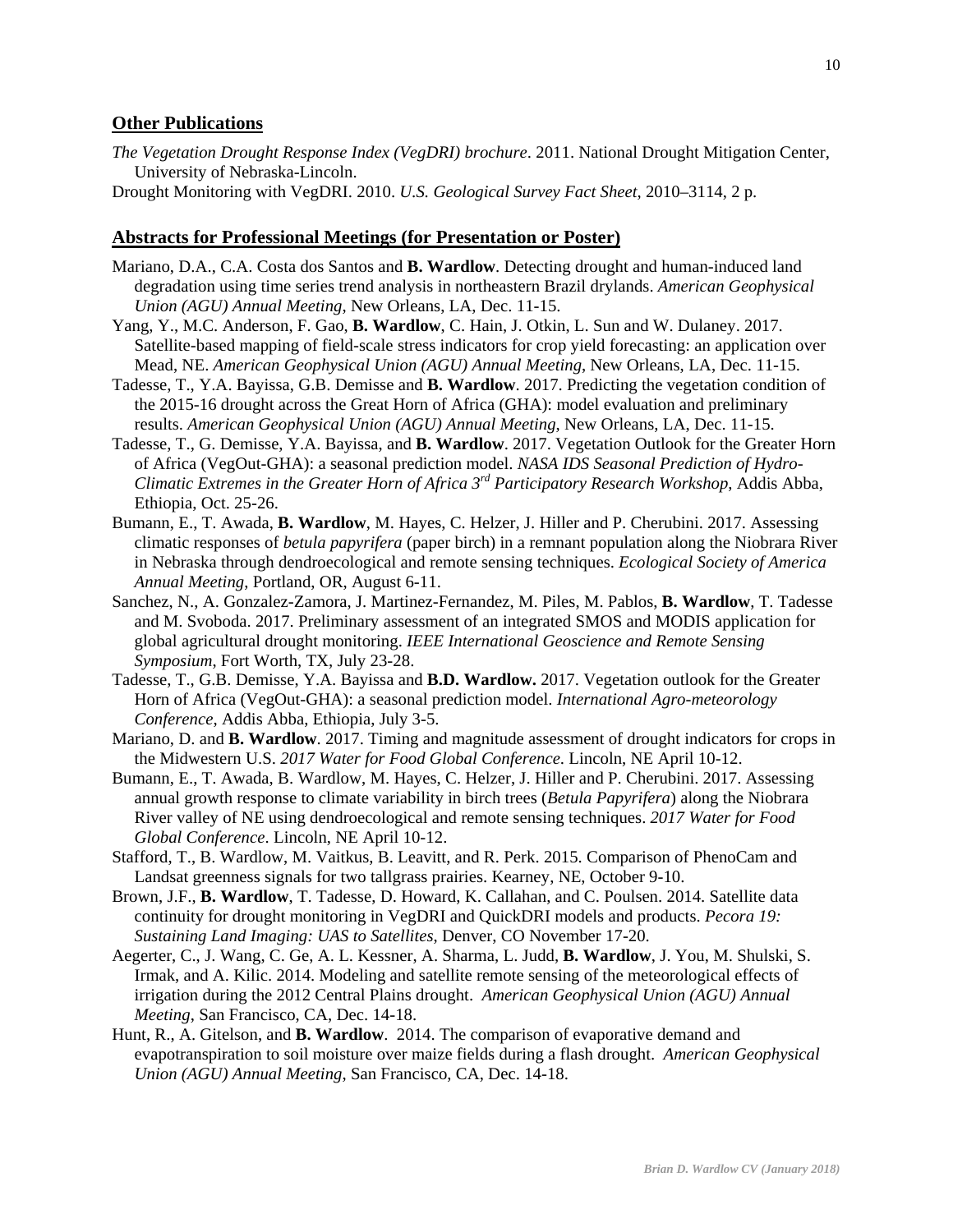- Domingo, C., M. Ninyerola, X. Pons, **B. Wardlow**, and J. Cristobal. 2014. Integration of MODIS and Climate Time Series as an Analysis Tool for Forest Drought Detection, *Global vegetation Monitoring and Modeling International Conference*, Avignon, France, February 3-7.
- Frels, K., M. Gutteri, L. Doetterer, F. Al-Aboud, R. Perk, B. Leavitt, **B. Wardlow**, and P. Baenziger. 2013. Evaluation of airborne hyperspectral imaging for us in nitrogen use efficiency phenotyping of hard winter wheat. *ASA-CSSA-SSSA International Meeting*, Tampa, FL, November 3-6.
- Hunt, E., **B. Wardlow**, M. Svoboda, K. Hubbard, T. Arkebauer. 2012. Use of standardized drought indices to monitor the rapid onset of agricultural drought at a non-irrigated maize site. *ASA-CSSA-SSSA International Meeting*, Cincinnati, OH, October 20-24.
- Hunt, E., **B. Wardlow**, M. Svoboda, K. Hubbard, and T. Arkebauer. 2012. Comparison of standardized drought indices to monitor rapid onset agricultural drought at Mead, NE: a case study of the 2003 growing season. *Water for Food Conference*, Lincoln, NE, May 30 – June 1.
- **Wardlow, B**., M. Hayes, T. Tadesse, K. Callahan, and M. Svoboda. 2012. National Drought Mitigation Center – delivering drought information services to the world*. Using Satellites for Better Water and Environment Management, Joint Training Session by the World Bank and U.S. Government Agencies Working in Remote Sensing*, Washington, DC, February 29.
- Sakamoto, T., A. Gitelson, A.L. Nguy-Robertson, T.J. Arkebauer, **B. Wardlow**, and M. Shibayama. 2011. Using digital cameras for continuous monitoring of crop status. *American Geophysical Union Annual Meeting*, San Francisco, CA, December 5-9.
- Albright, T.P., A. Pidgeon, V. Radeloff, **B. Wardlow**. 2011. Identifying thermally challenging landscapes and time periods for wildlife using remote sensing. *American Geophysical Union Annual Meeting*, San Francisco, CA, December 5-9.
- **Wardlow, B.D.** 2011. New directions in satellite remote sensing for drought monitoring. *International Workshop on Water-related Disaster Prediction and Reduction*, Hohai University, Nanjing, China, November 28-December 1.
- Sakamoto, T., M. Shibayama, **B.D. Wardlow**, A.A. Gitelson, S.B. Verma, A.E. Suyker, T.J. Arkebauer, E. Takada, K. Morita, W. Takahashi, and S. Miura. 2011. Application of digital camera for logging seasonal changes in crop growth and estimating bio-physical parameters. *51st Autumn Conference of the Remote Sensing Society of Japan*, Hirosaki, Aomori, Japan, November 10-11.
- Brown, J., D. Howard, **B. Wardlow**, K. Callahan, and C. Poulsen. 2011. Monitoring drought stress across multiple vegetation types within the Upper Colorado River Basin. *World Climate Research Programme Open Science Conference – Climate Research in Service to Society*, Denver, CO, October 24-28.
- Hunt, E.H., **B. Wardlow**, K. Hubbard, and T. Arkebauer, T. 2011. An analysis of eight years of soil moisture over three agroecosystems at Mead, NE. *American Society of Agronomy-Crop Science Society of America-Soil Science Society of America International Annual Meetings*, San Antonio, TX, October 16-19.
- Albright, T., C. Rittenhouse, A. Pidgeon, P. Culbert, M. Clayton, C. Flather, **B. Wardlow**, and V. Radeloff. 2011. Timing and geography structure of heat wave and drought effects on avian community dynamics. *NASA Carbon Cycle and Ecosystems Joint Science Workshop*, Alexandria, VA, October 3- 7.
- Hunt, E.H., **B. Wardlow**, K. Hubbard, T. Schimelfenig, G. Roebke. 2011. An analysis of eight years of soil moisture over three agroecosystems at Mead, NE. *2011 Water For Food Conference*, Lincoln, NE, May 2-4.
- **Wardlow, B.D.** 2011. Vegetation Drought Response Index (VegRI): a tool for agricultural drought monitoring, *NASA Global Drought Monitoring Workshop*, Silver Springs, MD, April 11-12.
- Swain, S., S. Narumalani, B. Wardlow, D. Rundquist, and M.J. Hayes. 2011. Relationships among vegetation indices, canopy temperatures, and root-zone soil moisture in the U.S. Corn Belt: a close-range sensing approach. *Association of American Geographers Annual Meeting*, Seattle, WA, April 12-16.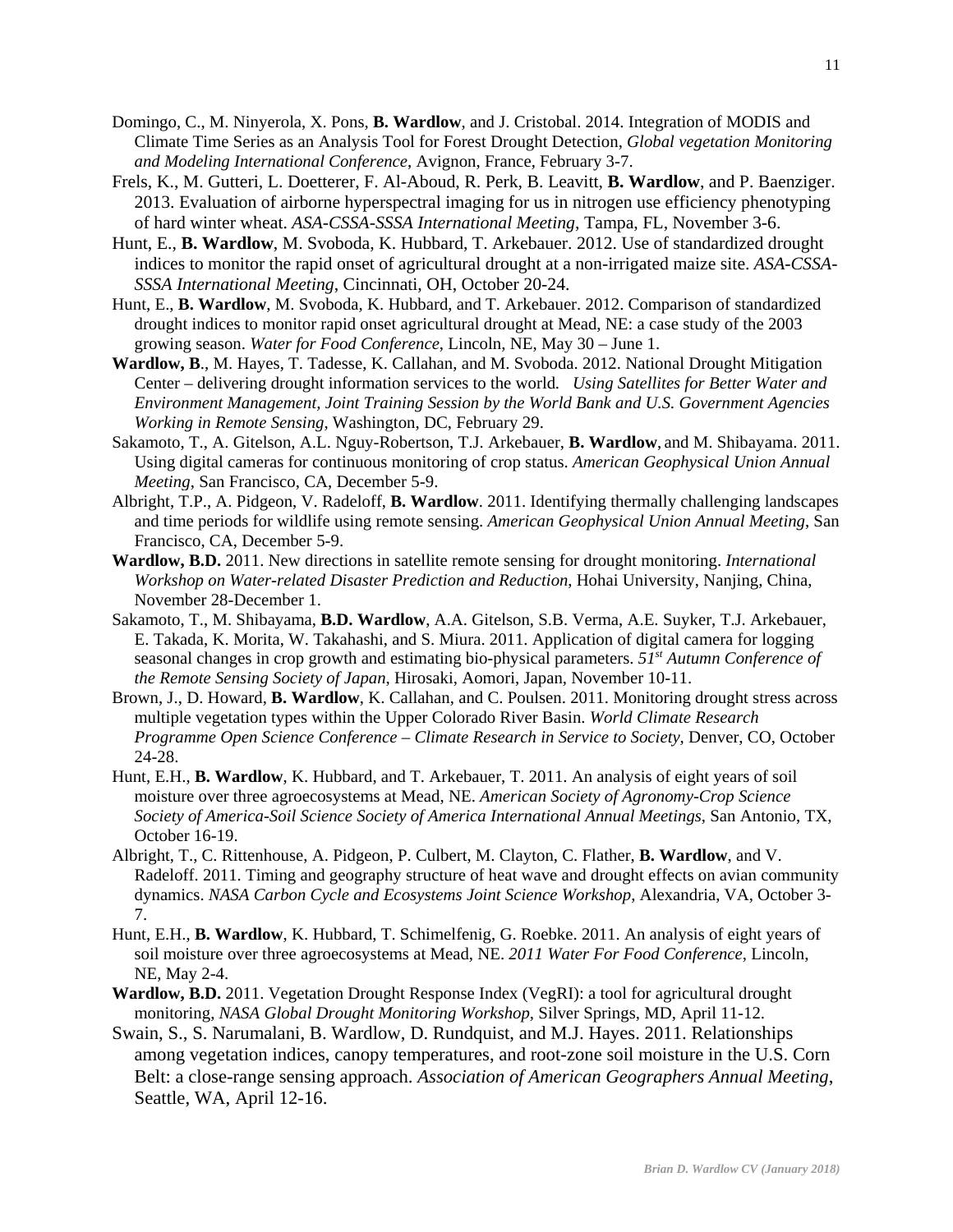- Albright, T.P., C.D. Rittenhouse, A.M. Pidgeon, M.L. Clayton, P.D. Culbert, V.R. Radeloff, C.H. Flather, and **B.D. Wardlow**. 2011. Timing and geography structure heat wave and drought effects on avian community dynamics. *5th International Conference of the International Biogeography Society*, Irakleio Crete, Greece, January 7-11.
- Sakamoto, T., M. Shibayama, **B.D. Wardlow**, A.A. Gitelson, S.B. Verma, A.E. Suyker, T.J. Arkebauer, E. Takada, and K. Morita. 2010. Application of low-cost digital image camera data for monitoring and recording seasonal changes in crop growth. *American Society of Photogrammetry and Remote Sensing Annual Meeting*, San Diego, CA, April 26-30.
- Brown, J.F., **B.D. Wardlow**, and T. Tadesse. 2010. Advantages of real-time satellite data for operational drought monitoring: the utility of MODIS and AVHRR. *Association of American Geographers Annual Meeting*, Washington, DC, April 14-18.
- Swain, S., S. Narumalani, **B.D. Wardlow**, T. Tadesse, and K. Callahan. 2010. Evaluating droughtinduced changes in grassland and cropland cover types in southwestern Nebraska using Terra-MODIS LST and NDVI. *Association of American Geographers Annual Meeting*, Washington, DC, April 14- 18.
- Callahan, K., **B.D. Wardlow**, J.F. Brown, Y. Gu, S. Pervez, and S. Maxwell. 2010. Accuracy assessment of the 2020 MODIS irrigated agriculture dataset. *Association of American Geographers Annual Meeting*, Washington, DC, April 14-18.
- Tadesse, T., **B.D. Wardlow**, K. Callahan, and C.C. Poulsen. 2010. Integrating satellite, climate, oceanic, and biophysical information to predict the general vegetation condition. *Association of American Geographers Annual Meeting*, Washington, DC, April 14-18.
- Albright, T., C. Rittenhouse, A. Pidgeon, C. Flather, M. Clayton, **B. Wardlow**, P. Culbert, and V. Radeloff. 2010. Birds under stress: effects of heat waves and drought on U.S. avian communities. *Association of American Geographers Annual Meeting*, Washington, DC, April 14-18.
- Tadesse, **B. Wardlow,** M. Hayes, M. Svoboda, J. Li, K. Callahan, and C.C. Poulsen. 2010. Scenariobased Vegetation Outlook (S-VegOut): predicting general vegetation condition using different scenarios over the central United States.  $90<sup>th</sup>$  Annual American Meteorological Society Annual *Meeting*, Atlanta, GA, January 17-21.
- Sakamoto, T., **B.D. Wardlow**, A.A. Gitelson, S.B. Verma, A.E. Suyker, and T.J. Arkebauer. 2009. Detecting crop growth stage of maize and soybeans using time-series MODIS data. *American Geophysical Union Fall Meeting*, San Francisco, CA, December 14-18.
- Brown, J.F., M.A. Anderson, and **B.D. Wardlow**. 2009. Remote sensing techniques for monitoring drought hazards: an intercomparison. *American Geophysical Union Fall Meeting*, San Francisco, CA, December 14-18.
- Svoboda, M., M. Hayes, C. Knutson, and **B. Wardlow**. 2009. A look into the National Drought Mitigation Center: providing 15 years of drought services. *American Geophysical Union Fall Meeting*, San Francisco, CA, December 14-18.
- Sakamoto, T. and **B.D. Wardlow**. 2009. Developing a simple algorithm for early identification of corn and soybean fields in Nebraska with MODIS time-series imagery. *4th Global Vegetation Workshop*, Missoula, MT, June 15-19.
- Tadesse, T. and **B.D. Wardlow**. 2009. Predicting vegetation conditions by integrating climate, satellite, oceanic, and environmental data – a case study for the central U.S. *4th Global Vegetation Workshop*, Missoula, MT, June 15-19.
- **Wardlow, B.D.** and T. Tadesse. 2009. A hybrid-based remote sensing approach for predicting vegetation conditions – results from the central U.S. *Association of American Geographers Annual Meeting*, Las Vegas, NV, March 22-27.
- Brown, J., **B. Wardlow**, T. Tadesse, K. Callahan, and S. Pervez. 2009. Monitoring recent drought effects on corn yields across the corn belt with the Vegetation Drought Response Index. *Association of American Geographers Annual Meeting*, Las Vegas, NV, March 22-27.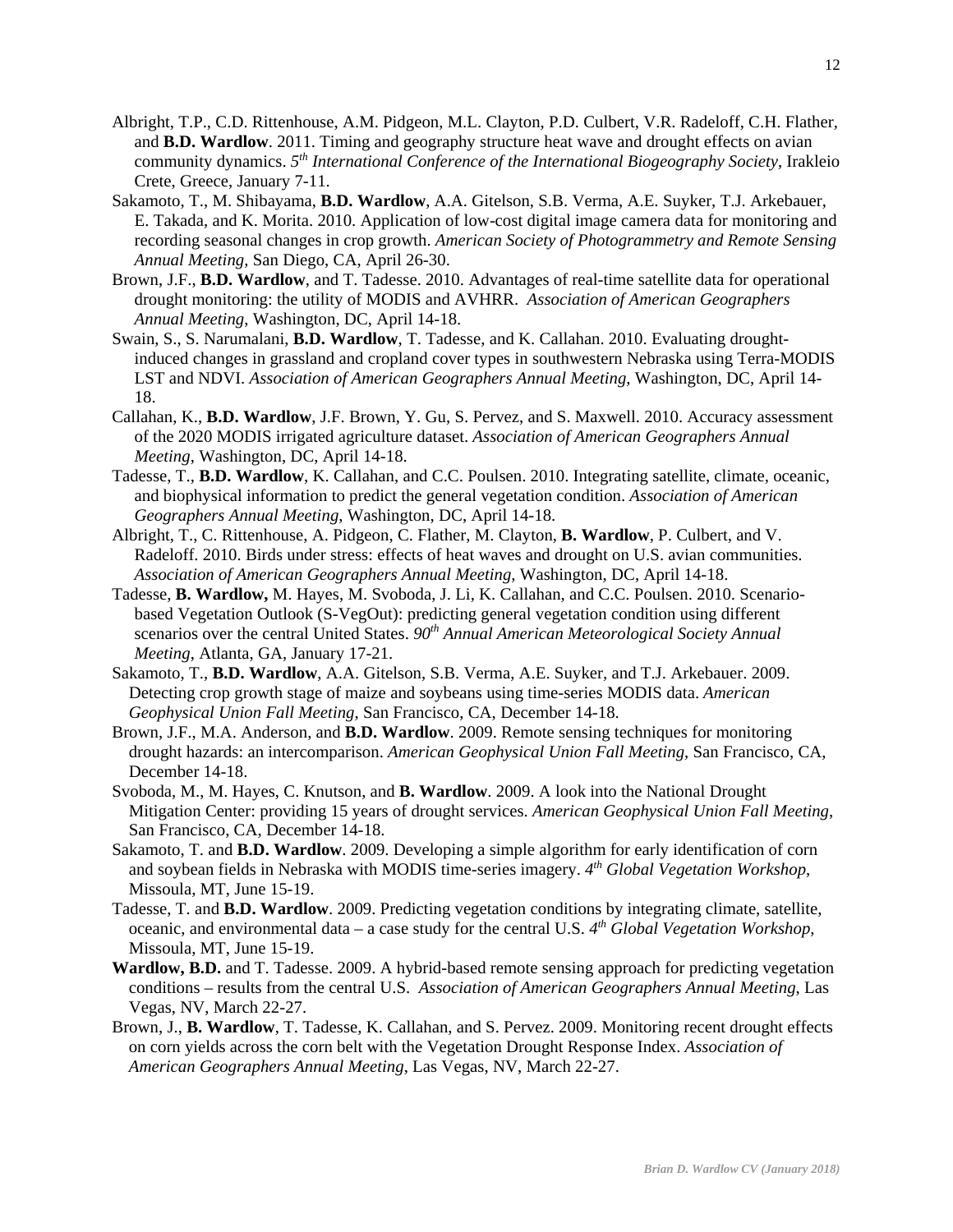- Swain, S., S. Narumalani, **B. Wardlow**, and T. Tadesse. 2009. An integrated approach for drought induced vegetation stress assessment in Nebraska using remote sensing and GIS. *Association of American Geographers Annual Meeting*, Las Vegas, NV, March 22-27.
- Albright, T.P., C.D. Rittenhouse, A.M. Pidgeon, C.D. Flather, P.D. Culbert, M.K. Clayton, **B.D. Wardlow**, and V.C. Radeloff. 2009. Diverse responses of avian communities to heat waves. *Association of American Geographers Annual Meeting*, Las Vegas, NV, March 22-27.
- Tadesse, T., **B.D. Wardlow**, and J.H. Ryu. 2009. Discovering the spatial and temporal relationships between vegetation condition and climate in monitoring drought. *Climate Prediction Applications Science Workshop*, Norman, OK, March 23-25.
- Brown, J.F. and **B.D. Wardlow**. 2008. Improving decision support for drought using new geospatial models and online tools. *A Conference on Ecosystem Services (ACES)* Naples, FL, December 8-11.
- Swain, S., S. Narumalani, **B. Wardlow**, and T. Tadesse. 2008. An assessment of vegetation response to drought in Nebraska using Terra-MODIS land surface temperature and normalized difference vegetation index. *AAG Great Plains-Rocky Mountain Regional Meeting*. Grand Forks, ND, September 12-13.
- Gu, Y., E. Hunt, **B. Wardlow**, J.B. Basara, J.F. Brown, and J.P. Verdin. 2008. Evaluation and validation of MODIS NDVI and NDWI for vegetation drought monitoring over the Central Great Plains of the United States. *XXI Congress for the International Society for Photogrammetry and Remote Sensing (ISPRS)*, Beijing, China, July 3-11.
- **Wardlow, B.D**., T. Tadesse, J.F. Brown, Y. Gu, and K. Callahan. 2008. The Vegetation Drought Response Index (VegDRI) – Zooming in to a Local Scale to Meet the Needs of the Drought Monitoring Community. *Association of American Geographers Annual Meeting*, Boston, MA, April 15-19.
- Albright, T.P., A.M. Pidgeon, M.K. Clayton, C.H. Flather, C.D. Rittenhouse, **B.D. Wardlow**, and V.C. Radeloff. 2008. Characterization and influence of drought on avian abundance and diversity in the Great Plains, USA. *US Regional Association of the International Association of Landscape Ecology Annual Meeting*, Madison, WI, April 6-10.
- Brown, J.F., Pervez, S., **Wardlow, B**., Tadesse, T. and Callahan, K.. 2008. Assessment of 2006 and 2007 drought patterns in the Vegetation Drought Response Index across Nebraska. *Pecora 17 Symposium*, Denver, CO, November 16-18.
- Tadesse, T., **B.D. Wardlow**, and J.H. Ryu. 2008. Monitoring and predicting general vegetation condition using climatic, satellite, oceanic, and biophysical data. *Climate Prediction Applications Science Workshop (CPASW)*, Chapel Hill, NC, March 4-7.
- Gitelson, A.A., D.C. Rundquist, J.G. Masek, **B.D. Wardlow** and G.P. Keydan. 2007. Quantitative Remote Estimation of Land Surface Biophysical Characteristics Using ETM+ Landsat and 250-m MODIS Data. *AGU Fall Meeting*, San Francisco, CA, December 10-14.
- Gu, Y., J.F. Brown, J.P. Verdin, and **B. Wardlow**. 2006. A five-year analysis of MODIS NDVI and NDWI for rangeland drought assessment: preliminary results. *EOS Transactions AGU Fall Meeting Supplement*, 87(52), Abstract GC41A-1038, San Francisco, CA, December 11-15.
- Brown, J., J. Verdin, T. Tadesse, and **B. Wardlow**. 2006. Remote sensing tools for improving drought decision support. *Managing Drought and Water Scarcity in Vulnerable Environments – Creating a Roadmap for Change in the United States Meeting*, The Geological Society of America, Longmont, CO, September 18-20.
- **Wardlow, B.D**., T. Tadesse, J. Brown, M. Hayes, D. Wilhite, and M. Svoboda. 2006. The Vegetation Drought Response Index: a new drought monitoring tool integrating climate, satellite, and biophysical data. *Global Vegetation Workshop*, University of Montana, Missoula, MT, August 8-10.
- **Wardlow, B.D.**, and S.L. Egbert. 2006. An evaluation of multi-temporal MODIS 250-meter vegetation index data for crop mapping in the U.S. Central Great Plains. *Global Vegetation Workshop*, University of Montana, Missoula, MT, August 8-10.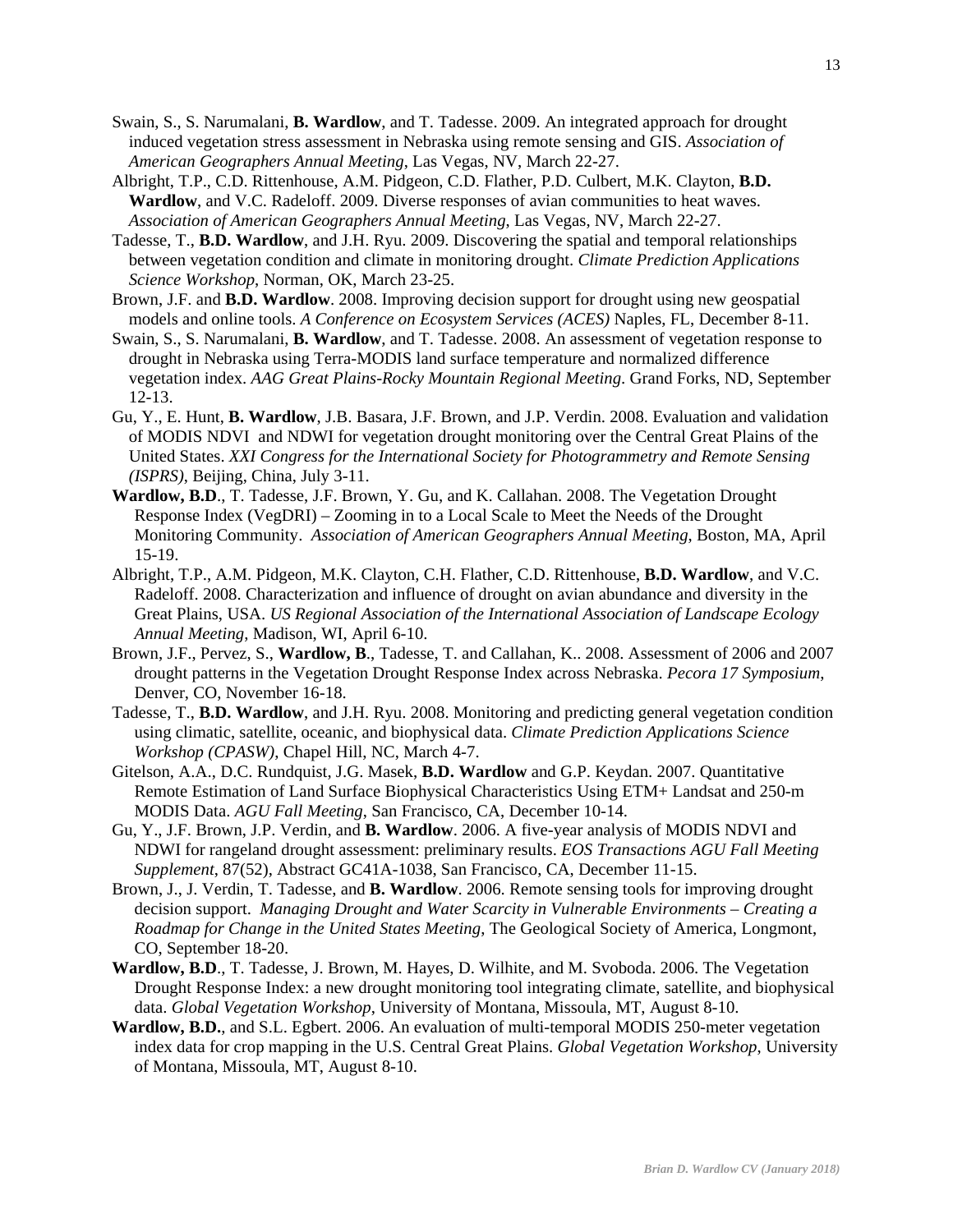- Gu, Y. J.F. Brown, and **B.D. Wardlow**. 2006. A 5-year analysis of MODIS NDWI/NDVI for rangeland drought assessment. *Global Vegetation Workshop*, University of Montana, Missoula, MT, August 8- 10.
- **Wardlow, B.D.** and S.L. Egbert. 2004. Regional scale crop mapping using a decision tree classifier. *Association of American Geographers 100th Annual Meeting*, Philadelphia, PA, March 14-19.
- **Wardlow, B.D.** and S.L. Egbert. 2003. Crop mapping in the U.S. Central Great Plains region using timeseries MODIS 250-meter data: a case study of Southwest Kansas. *30th International Symposium on Remote Sensing of Environment*, Honolulu, HI, November 10-14.
- **Wardlow, B.D.** and S.L. Egbert. 2003. An agricultural land use/land cover (LULC) mapping protocol for the U.S. Central Great Plains region. *Association of American Geographers 99th Annual Meeting*, New Orleans, LA, March 5-8.
- **Wardlow, B.D.** and S.L. Egbert. 2002. Discrimination of cropping patterns in Kansas using time-series MODIS 250-meter NDVI data. *MODIS Vegetation Workshop*, University of Montana, Missoula, MT, August 16-18.

## **GRANTS\_\_\_\_\_\_\_\_\_\_\_\_\_\_\_\_\_\_\_\_\_\_\_\_\_\_\_\_\_\_\_\_\_\_\_\_\_\_\_\_\_\_\_\_\_\_\_\_\_\_\_\_\_\_\_\_\_\_\_\_\_\_\_\_\_\_\_\_\_\_\_\_\_\_\_**

## **Current Grants**

- Development of a Global Evaporative Stress Index Based on Thermal and Microwave LST towards Improved Monitoring of Agricultural Drought. C. Hain, M. Anderson, T. Homes, F. Gao, J. Otkin, M. Svoboda, **B. Wardlow**, X. Zhan, I. Becker-Reshef, B. Barker, and R. Terrault*. NASA Earth Science Applications: Water Resources* \$687,987 (1/2017 – 12/2019), Investigator.
- Improving Water Management, Agricultural Production and Food Security in Drought-Prone Areas. C. Neale, R. Kaur, M. Hayes, M. Svoboda, T. Tadesse, **B. Wardlow**, A. Kilic, D. Heeren, D. Martin, K. Callahan, M. Khanna, M. Singh, N. Patel, R. Sahoo, V. Sehgal, A. Sarangi, and S. Kumar. *Indo-US 21st Century Knowledge Initiative, U.S.-India Educational Foundation* \$62,175 (1/2017-12/2019), Investigator.
- Development of the Middle East-North Africa (MENA) Regional Drought Management System. R. McDonnell, M. Hayes, C. Neale, D. Wilhite, M. Svoboda, **B. Wardlow**, M. Anderson, and C. Hain. *U.S. Agency for International Development (US AID) Middle East Program*, \$3,959,242 (02/01/2016 – 9/30/2018), Investigator.
- Downscaling of GRACE Terrestrial Water Storage Observations and Application to Global Drought Monitoring. M. Rodell, R. Reichle, R. Houborg**, B. Wardlow**, and B. Zaitchik. NASA Terrestrial Hydrology Program, \$614,518 (01/2015-12/2018), Investigator.
- Integrating GRACE and GRACE Follow On Data into Flood and Drought Forecasts for the Continental U.S. M. Rodell, B. Zaitchik, E.Nelsen, T. Bertschi, P. Restrepo, **B. Wardlow**, M. Svoboda, S. Bettadpur, S. Kumar, and R. Reichle. *NASA Earth Science Applications: Water Resources* \$1,637,284 (11/2014 – 10/2018), Investigator.
- Seasonal Prediction of Hydro-Climatic Extremes in the Greater Horn of Africa Under Evolving Climate Conditions to Support Adaptations Strategies. T. Tadesse, **B. Wardlow** *NASA* \$1,625,032 (1/2014- 2/2018), Investigator.

#### **Previous Grants**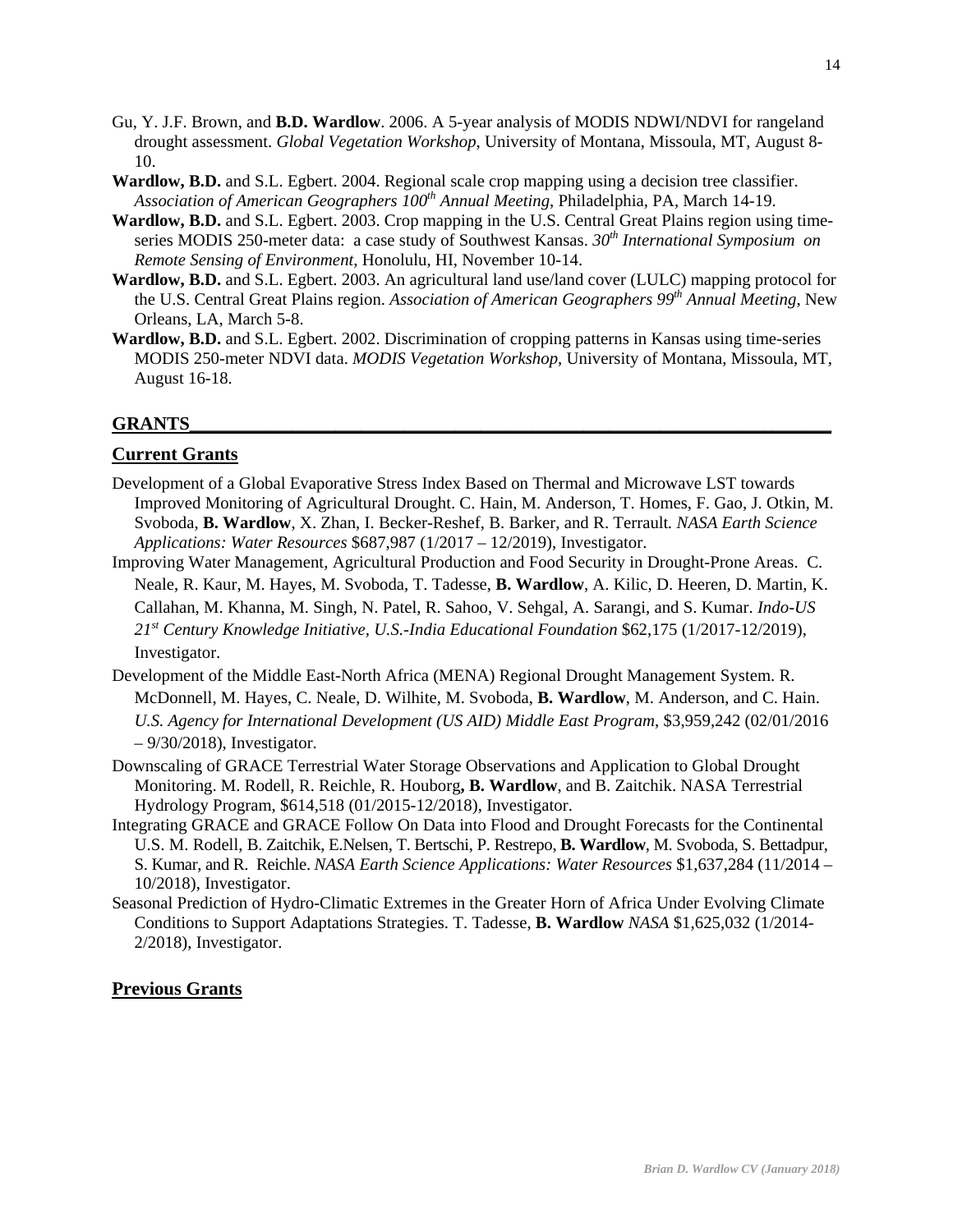- Planning Grant for a Conference on Remote Sensing and Spatial Analysis for Agricultural Productivity and Sustainability. J. Taylor, N. Bickford, R. Dasgupta, N. Mueller, H. Sharif, **B. Wardlow**, and W. Woldt. *Food for Health Initiative Planning Grant, University of Nebraska System,* \$75,000 (2016); Investigator.
- High-Plains Earth System Modeling Complex (HP-ESMC) Toward Integrated Assimilation of Satellite Remote Sensing and Ground-based Observations. J. Wang, C. Rowe, R. Oglesby, Q. Hu, M. Anderson, A. Houston, M. Van Den Broeke, J. Zeng, X-H. Chen, **B. Wardlow**, T. Tadesse, M. Shulski. J. You, T. Awada, H. Yang, D. Swanson, H. Yu, S. Irmak, and A. Kilic. *University of Nebraska-Lincoln Office of Research and Economic Development Big Ideas Accelerator Seed Grant*,  $$100,000 (1/2015 - 12/2017)$ ; Investigator.
- Irrigated Lands Mapping for the State of Nebraska. B. Wardlow, K. Callahan, and M. Vaitkus. *Nebraska Department of Natural Resources* \$75,000 (2015 – 2016); Principal Investigator.
- Ecological Spectral Information System (ESIS): Integration of Spectral Data with Measurements of Vegetation Functional Traits. Townsend, P., S. Ustin, D. Roberts, S. Serbin, J. Gamon, A. Zygielbaum, **B. Wardlow**, R. Green, S. Hook, T. Kampe, and S. Petroy. *NASA Terrestrial Ecology* \$939,730 (2013 – 2016); Investigator.
- Monitoring Phenology in the North Central Region of the U.S. R. Landenberger, R. Lawrence, K. Dobbs, M. O'Neill, B. Rundquist, M. Viatkus, and **B. Wardlow**. *U.S. Department of the Interior, North Central Climate Center Program*, \$23,000 (2013 – 2015); Investigator.
- Center for Integrated Earth Observation and Modeling (CIEOM): Needs, Strategic Plans, and Funding Outlooks. Wang, J., C. Rowe, R.J. Oglesby, G. Hu, M. Shulski, **B. Wardlow**, H. Yang, and H. Yu. *Pathway to Interdiscplinary Research Centers, Phase 1 Planning Grant, Office of Research and Economic Development, University of Nebraska-Lincoln* \$10,000 (2013 – 2015); Investigator.
- Facilitating Adaptive Management under Conditions of Rapid Drought Onset using GOES-based Evaporative Stress Index. J. Otkin, M. Schafer, M.C. Anderson, J. Basara, M. Svoboda, and B. Wardlow. *NOAA Climate and Societal Interactions (CSI) Competition Sectoral Applications Research Program (SARP)* \$290,000 (2013 – 2015); Investigator.
- The Quick Drought Response Index (QuickDRI): An Integrated Approach for Rapid Response Agricultural Drought Monitoring. **B. Wardlow**, M. Svoboda, J. Brown, M. Anderson, M. Rodell, M. Hayes, T. Tadesse, D. Mocko, M. Brewer, C. McNutt, and C. Hain. *NASA Earth Science Applications: Water Resources*, \$1,509,768 (8/16/2012 – 8/14//2016), Co-Principal Investigator.
- Development of a Multi-Scale Remote Sensing Based Framework for Mapping Drought over North America. C.R Hain, M.C. Anderson, X. Zhan, G. Gao, M. Svoboda, **B. Wardlow**, R. Mueller, L. Beard, I. Laszlo, J.R. Mecikalski, and I. Mladenova. *NASA Earth Science Applications: Water Resources*, \$1,300,000 (8/2012 – 8/2016); Investigator.
- Developing VegDRI-Canada-Phase 2. T. Tadesse and **B. Wardlow***. Agriculture and Agri-Food Canada Agri-Environment Services Branch*, \$24,453 (2012 – 2014); Co-Principal Investigator.
- Evapotranspiration and Drought Monitoring Using GOES-R Products for NIDIS. **B. Wardlow** and M. Svoboda. *NOAA GOES-R Risk Reduction Program*, \$8,897 (2012 – 2013); Principal Investigator.
- NASA Workshop on Remote Sensing for Drought Monitoring and Water Resources Applications. M. Svoboda and **B. Wardlow.** *NASA Topical Workshops, Symposia, and Conferences,* \$25,701 (2012- 2013); Co-Principal Investigator.
- Dual Assimilation of Microwave and Thermal-Infrared Satellite Observations of Soil Moisture into NLDAS for Improved Drought Monitoring. Zhan, X., M.C. Anderson, C. Hain, M. Ek, M. Svoboda, **B. Wardlow**, W. Crow, J.R. Mecikalski, and W.P. Kustas. *NOAA Modeling, Analysis, Predictions, and Projections (MAPP) Competition,* \$592,374 (2011 – 2014); Investigator.
- Developing VegDRI-Canada-Phase 1. **B. Wardlow and** T. Tadesse*. Agriculture and Agri-Food Canada – Agri-Environment Services Branch*, \$24,000 (2011– 2012); Co-Principal Investigator.
- Use of Satellite Data and Model Products in Improving the Categorization, Delineation, and Mitigation of Agricultural Drought. McNider, R.T., J.R. Christy, G. Hoogenboom, M.D. Svoboda, A.S. Limaye,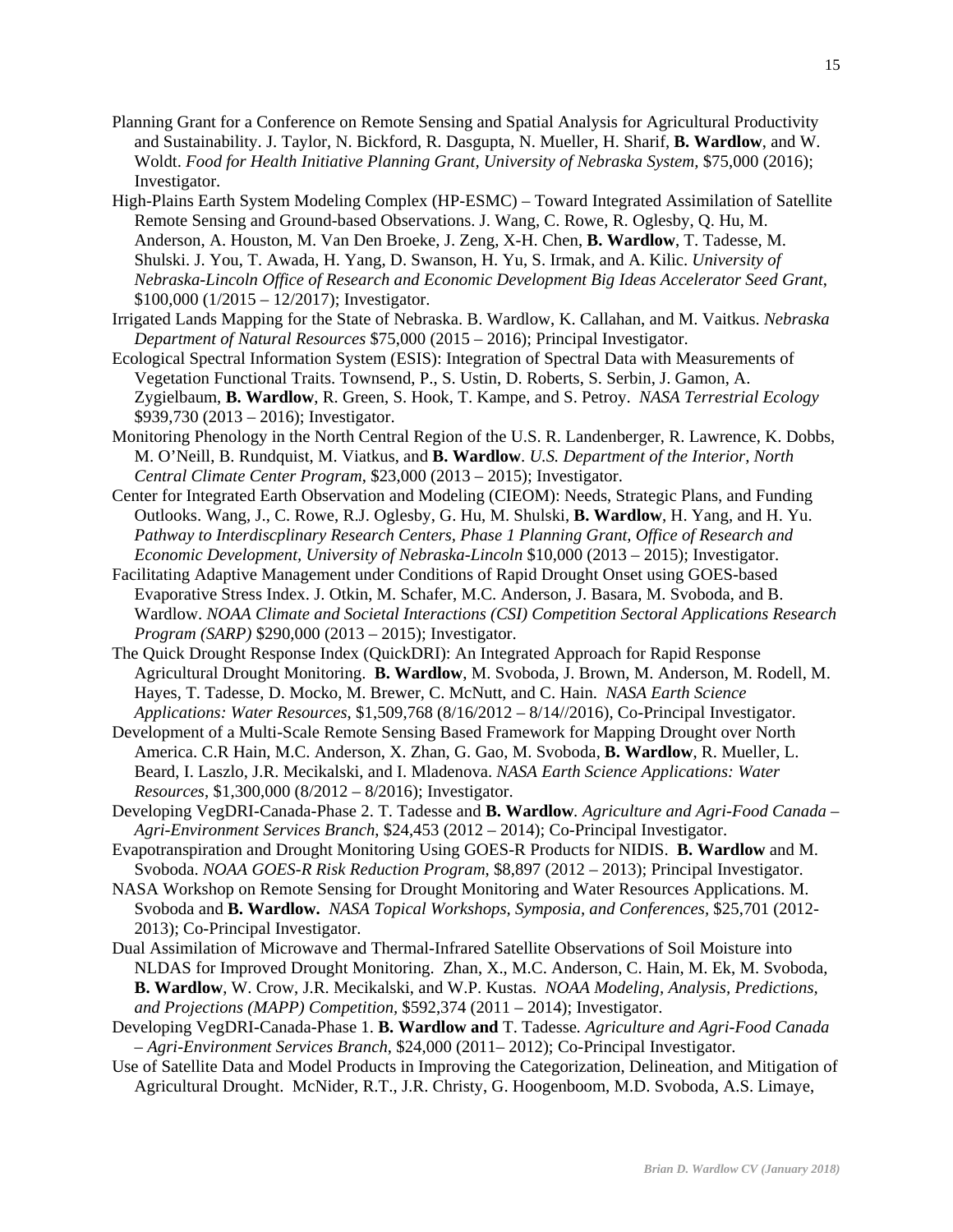J.J. O'Brien, **B.D. Wardlow**, J.R. Mecikalski, D.F. Zierden, and D.E. Stooksbury. *NASA Gulf of Mexico*, \$20,383 (2010 - 2012); Investigator.

- Drought Mitigation Nebraska Project 2010. Hayes, M., M. Svoboda, **B. Wardlow**, and C. Knutson. *USDA NIFA*, \$558,441 (2010 – 2011); Investigator.
- A GOES Thermal-Based Drought Early Warning Index for NIDIS. Anderson, M.C., K.C., Mo, M. Svoboda, **B. Wardlow**, X. Zhan, J.R. Mecikalski, W.P. Kustas, and J.F. Brown. *NOAA Climate Dynamics and Experimental Prediction (CDEP) Competition*, \$592,864 (2009 – 2012); Investigator.
- Drought Mitigation Nebraska Project 2009. Hayes, M., M. Svoboda, **B. Wardlow**, and C. Knutson. *USDA CSREES*, \$437,243 (2009 – 2010); Investigator.
- Integrating Enhanced GRACE Water Storage Data into the U.S. and North American Drought Monitors. Rodell, M., J. Lawrimore, J.S. Famiglietti, R. Heim, R. Reichle, M. Svoboda, **B. Wardlow**, B. Zaitchik, and A. Pinheiro. *NASA ROSES Decision Support through Earth Science Research Results,* \$597,000 (2008-2010); Investigator.
- Drought Mitigation Nebraska Project 2008. Hayes, M., M. Svoboda, **B. Wardlow**, and C. Knutson. *USDA CSREES*, \$347,246 (2008 – 2009); Investigator.
- Incorporating Remote Sensing Information into the U.S. Drought Monitor. Svoboda, M., **B. Wardlow**, T. Tadesse, and D. Wilhite. *U.S Geological Survey Unsolicited Proposal Award*, \$152,598 (2007- 2009); Investigator.
- The Development of a Near Real-Time Mapping and Monitoring Protocol for the U.S. Great Plains Agroecosystem Using Time-Series MODIS 250-Meter Data. **Wardlow, B**. *NASA Earth System Science Graduate Research Fellowship*, \$72,000 (2002-2005); Investigator.

## **Other Funded Grants and Contracts**

High Resolution Land Cover for Nebraska and Windbreak Assessments for the Northern Plains. **B. Wardlow** and M. Vaitkus. *U.S. Forest Service* \$107,902 (2016-2018); Principal Investigator.

- CALMIT GIS Support for Agricultural Monitoring. **B. Wardlow** and M. Vaitkus. *Nebraska Department of Agriculture* \$50,000 (2013-2018); Principal Investigator.
- StateView Program Development and Operations for the State of Nebraska (2015). **B. Wardlow** and M. Vaitkus. *USGS AmericaView Program*, \$96,000 (2013 –2017); Principal Investigator.
- Comparison of Crop Type Classification Products for the COHYST Region. **B. Wardlow**, K. Callahan, and M. Vaitkus. *Nebraska Department of Natural Resources* \$25,000 (2014–2015); Principal Investigator.
- Global Positioning System (GPS) and Internal Navigation System INS) Upgrade for CALMIT Aircraft Remote Sensing Program. **B. Wardlow**, C. Neale, and A. Zygielbaum, *UNL Agricultural Research Division (ARD) Strategic Funding*, \$30,000 (2015); Principal Investigator.
- 2013 Protected Area Database -US State Data Steward Grant. **B. Wardlow**, M. Vaitkus, and K. Callahan. *USGS GAP Stewardship Program*, \$20,000 (2013–2014); Principal Investigator.
- University of Nebraska-Lincoln Institute of Agriculture and Natural Resources (IANR) Research Travel Grant, \$800 (2010); Principal Investigator.

Kansas EPSCoR Graduate Student Travel Grant, \$500 (2003); Principal Investigator.

University of Kansas Graduate School Conference Travel Grant, \$500 (2002); Principal Investigator.

## **INVITED PRESENTATIONS\_\_\_\_\_\_\_\_\_\_\_\_\_\_\_\_\_\_\_\_\_\_\_\_\_\_\_\_\_\_\_\_\_\_\_\_\_\_\_\_\_\_\_\_\_\_\_\_\_\_\_\_\_\_\_\_**

| 2017 | Quick Drought Response Index – Characterizing Short-Term Dryness Conditions NASA Water |
|------|----------------------------------------------------------------------------------------|
|      | Resources Applied Science Meeting, Pasadena, CA.                                       |
| 2017 | QuickDRI – A Composite Index for Monitoring Short-term Drought Conditions. Tenth       |
|      | <i>Biennial U.S. Drought Monitor Forum, Keystone, SD</i>                               |
| 2016 | Quick Drought Response Index (QuickDRI) North American Fire, Drought, and Climate      |
|      | Services Forum, Fort Worth, TX.                                                        |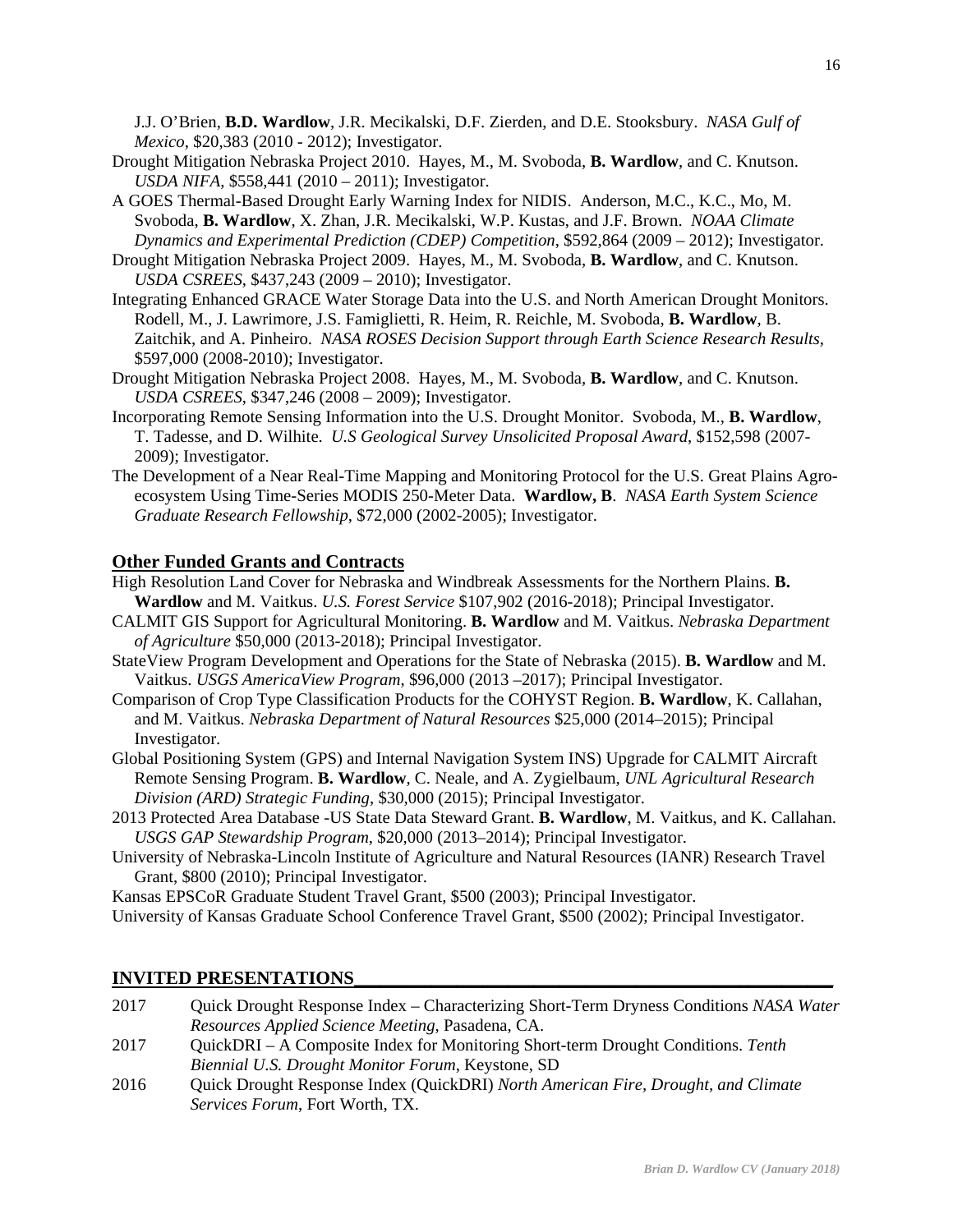| 2015 | Recent Operational, Satellite-based Agricultural Drought Monitoring Tools - Examples from<br>the United States and North America. World Meteorological Organization's Task Team on the |
|------|----------------------------------------------------------------------------------------------------------------------------------------------------------------------------------------|
|      | Use of Remote Sensing Data for Climate Monitoring Meeting, Pretoria, South Africa.                                                                                                     |
| 2015 | Development of Remote Sensing-based Composite Drought Indices for Agricultural Drought<br>Monitoring. 2015 Inter-drought Summer School, Mikulov, Czech Republic.                       |
| 2015 | Quick Drought Response Index (QuckDRI) – A Composite Index for Monitoring Rapid-Onset                                                                                                  |
|      | Agricultural Drought. NASA Applied Sciences Program: Water Resources Meeting, College<br>Park, MD.                                                                                     |
| 2015 | Drought Chasing from Space – Advances in Monitoring and Early Warning. University of<br>Nebraska at Kearney Geography Awareness Week Plenary Session, Kearney, NE.                     |
| 2014 | Remote Sensing: An Introduction and Options for Entomology, Department of Entomology<br>seminar series, University of Nebraska-Lincoln, Lincoln, NE.                                   |
| 2014 | An Overview of the Center for Land Management Information Technologies (CALMIT) and                                                                                                    |
|      | Opportunities for Spatial Analysis Tools for Human Health Applications, University of<br>Nebraska Research Retreat on Water, Food, and Health, Ashland, NE.                            |
| 2014 | Remote Sensing of Agriculture and Natural Resources at Field to Landscape Scales: Activities                                                                                           |
|      | and Innovations at CALMIT, InterDrought Workshop on Remote Sensing Tools in Drought                                                                                                    |
| 2013 | Monitoring, Brno, Czech Republic.<br>Drought Monitoring and Precipitation Data – A U.S. Perspective on Current Uses and Needs,                                                         |
|      | NASA Global Precipitation Mission (GPM) Applications Workshop, College Park, MD.                                                                                                       |
| 2013 | Drought Chasing from Space - Recent Innovations in Satellite-based Remote Sensing Tools,                                                                                               |
|      | University of Kansas GIS Day, Lawrence, KS.                                                                                                                                            |
| 2013 | VegDRI - A Hybrid-based Agricultural Drought Monitoring Tool for the CONUS, ASA-                                                                                                       |
|      | CSSA-SSSA Annual Meeting, Tampa, FL.                                                                                                                                                   |
| 2013 | VegDRI to QuickDRI: Evolution of Operational Agricultural Drought Monitoring Tools for                                                                                                 |
| 2013 | the CONUS, NASA Applied Science Water Resources Program Annual Meeting, Lincoln, NE.<br>Remote Sensing of Drought: Advances for Operational Drought Monitoring and Early               |
|      | Warning, Czech Inter-Drought Project Summer School, Telc, Czech Republic.                                                                                                              |
| 2012 | U.S. Drought Monitor (USDM): Overview, Applications, and Recent Efforts to Enhance                                                                                                     |
|      | Through Remote Sensing, Water Cycles Group Seminar, NASA Jet Propulsion Laboratory                                                                                                     |
|      | (JPL), Pasadena, CA.                                                                                                                                                                   |
| 2012 | An Emerging Remote Sensing Toolkit for Drought Monitoring – Recent Efforts to Improve<br>the U.S. Drought Monitor, California Water Resources Remote Sensing Workshop, San Diego,      |
|      | CA.                                                                                                                                                                                    |
| 2012 | Incorporating Operational Remote Sensing Products into the USDM, University of Alabama-<br>Huntsville, Huntsville, AL                                                                  |
| 2012 | Vegetation Drought Response Index (VegDRI) – An Introduction and Prospects for Mexico,                                                                                                 |
| 2012 | North American Drought Monitor Forum, Cancun, Mexico.<br>Time-Series Vegetation Index Data – Concepts and Applications for Monitoring Agricultural                                     |
|      | Landscapes, School of Natural Resources teaching seminar, University of Nebraska-Lincoln,<br>Lincoln, NE.                                                                              |
| 2012 | Vegetation Drought Response Index (VegDRI) – A Hybrid Remote Sensing Approach for                                                                                                      |
|      | Drought Monitoring, School of Natural Resources research seminar, University of Nebraska-                                                                                              |
|      | Lincoln, Lincoln, NE.                                                                                                                                                                  |
| 2011 | Satellite Remote Sensing of Drought - New Monitoring Options, International Workshop on                                                                                                |
|      | Water-Related Disaster Prediction and Reduction, Nanjing, China.                                                                                                                       |
| 2011 | Emerging Remote Sensing Tools for Drought Monitoring: Activities at the National Drought                                                                                               |
|      | Mitigation Center, National Hydrologic Warning Council Conference, San Diego, CA.                                                                                                      |
| 2011 | New and Emerging Remote Sensing Tools for Drought Monitoring, UN/FAO Drought<br>Monitoring Tools and Practices Workshop, Ankara, Turkey.                                               |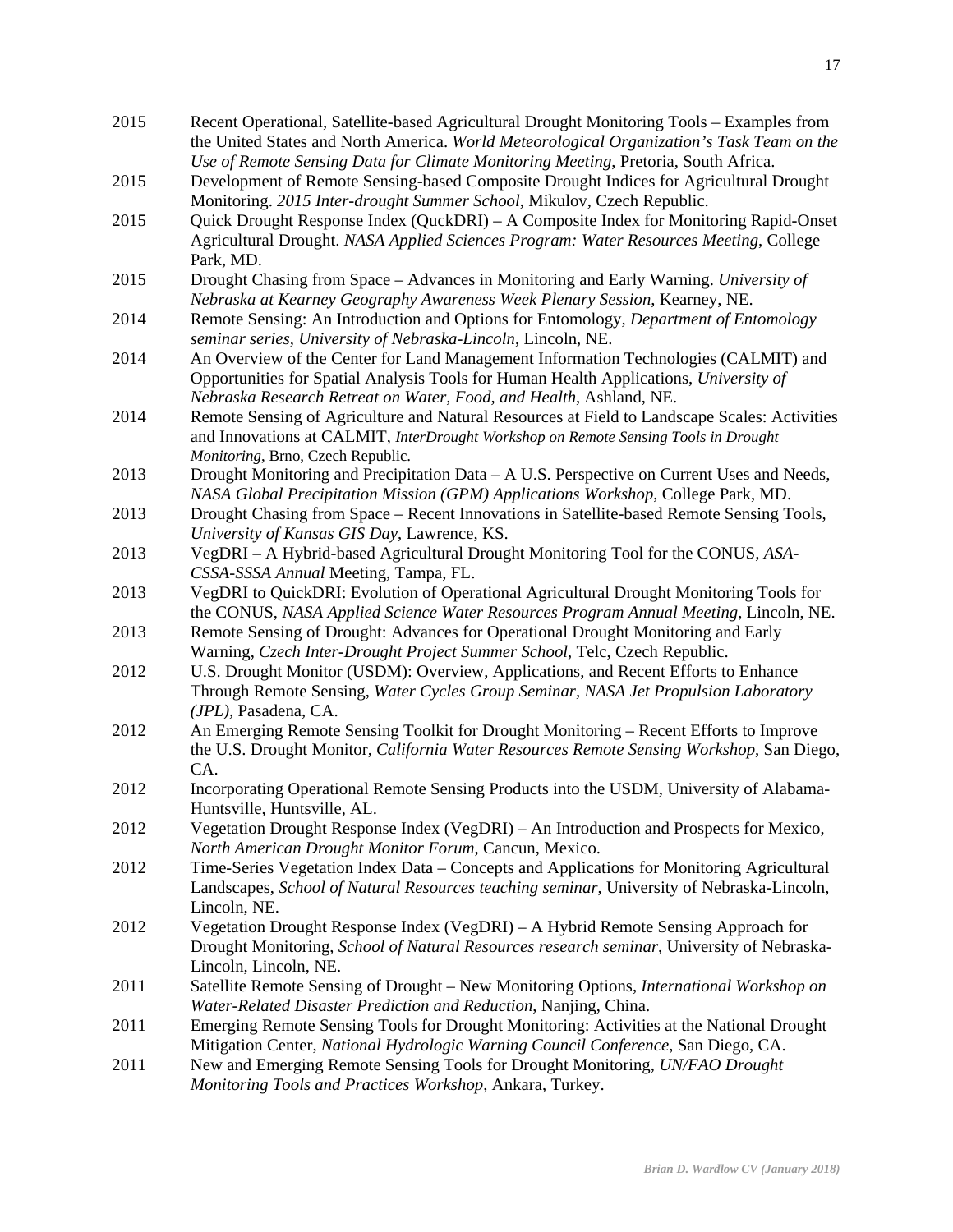2011 Introduction to Satellite Remote Sensing for Drought Monitoring, *UN/FAO Drought Monitoring Tools and Practices Workshop*, Ankara, Turkey. 2011 Vegetation Drought Response Index (VegDRI): Recent Accomplishments and Activities, *2011 U.S. Drought Monitor Forum*, Fairfax, VA. 2010 Vegetation Drought Response Index (VegDRI): An Overview and Prospects for Canada, *Canadian Drought Monitor Meeting*, Regina, Saskatchewan. 2010 Remote Sensing and Drought Monitoring: Current and Future Directions, *Argentina Congress of Animal Production, Drought Early Warning System Working Group,* Viedma, Argentina. 2010 GIScience Activities at the National Drought Mitigation Center*, USDA wNational Agricultural Statistics Service (NASS)*, Fairfax, VA. 2010 An Overview of Remote Sensing Activities at the National Drought Mitigation Center, *Hydrology and Remote Sensing Laboratory, USDA Agricultural Research Service (ARS)*, Beltsville, MD. 2010 The U.S. Drought Monitor, NIDIS, and Opportunities for Remote Sensing. *NASA Hydrologic Applications Branch, NASA Headquarters*, Washington, DC. 2009 The Future of Remote Sensing Applications for Drought Monitoring, *World Meteorological Organization (WMO) Drought Workshop*, Lincoln, NE. 2009 Vegetation Drought Response Index (VegDRI): 2009 Update and Ongoing Activities, *2009 U.S. Drought Monitor Forum*, Austin, TX. 2009 Remote Sensing and Drought – An Overview and Opportunities for Mali, *WMO Drought Workshop*, Bamako, Mali. 2009 Remote Sensing and Drought Monitoring - New Tools and Future Directions*, National Hydrologic Warning Council Conference,* Vail, CO. 2008 VegDRI – A New Hybrid Drought Index for Monitoring Vegetation in the U.S., *U.S.- Canada GEO Bilateral Workshop on Ice and Water*, National Science Foundation (NSF), Arlington, VA. 2008 Vegetation Drought Response Index (VegDRI): A Hybrid-Based Approach for Vegetation Drought Monitoring, *2008 North American Drought Monitor Workshop,* Ottawa, Canada. 2008 The Vegetation Drought Response Index (VegDRI) – An Update on Progress and Future Research Activities. *U.S. Drought Monitor Forum*, Portland, OR. 2007 Geospatial Tools for Environmental Monitoring in a Changing World. Presentation at the USGS and UNL Workshop on Climate Change – Partnerships in Climate Change Science, University of Nebraska-Lincoln, Lincoln, NE. 2007 Remote Sensing Activities at the NDMC – Bridging the Drought Monitoring Gaps. Presentation at the School of Natural Resources Research Colloquium, University of Nebraska- Lincoln, Lincoln, NE. 2007 New NDMC Tool Development Update: Working to Meet the Needs of Drought Monitor, RMA, and NIDIS End Users, *2007 U.S. Drought Monitor Forum*, Portland, OR. 2006 Evaluation of MODIS 250-Meter Vegetation Index Data for Regional-Scale Crop Mapping – Results from the State of Kansas. Presentation to Geographic Information Science Center of Excellence, South Dakota State University, Brookings, SD. 2005 Regional-Scale Crop Mapping in the U.S. Central Great Plains Using MODIS 250-Meter NDVI Data – Results and Future Directions for Drought Monitoring. Presentation to the National Drought Mitigation Center, School of Natural Resources, University of Nebraska-Lincoln, Lincoln, NE. 2005 An Evaluation of MODIS 250-Meter Vegetation Index Data for Regional-Scale Crop Characterization in the U.S. Central Great Plains. Presentation to the Science and Application Branch, USGS EROS Data Center, Sioux Falls, SD. 2005 Regional-Scale Crop Mapping in the U.S. Central Great Plains Using MODIS 250-Meter Vegetation Index Data: Results and Future Research Directions. Presentation to the Department of Geography, Oklahoma State University, Stillwater, OK.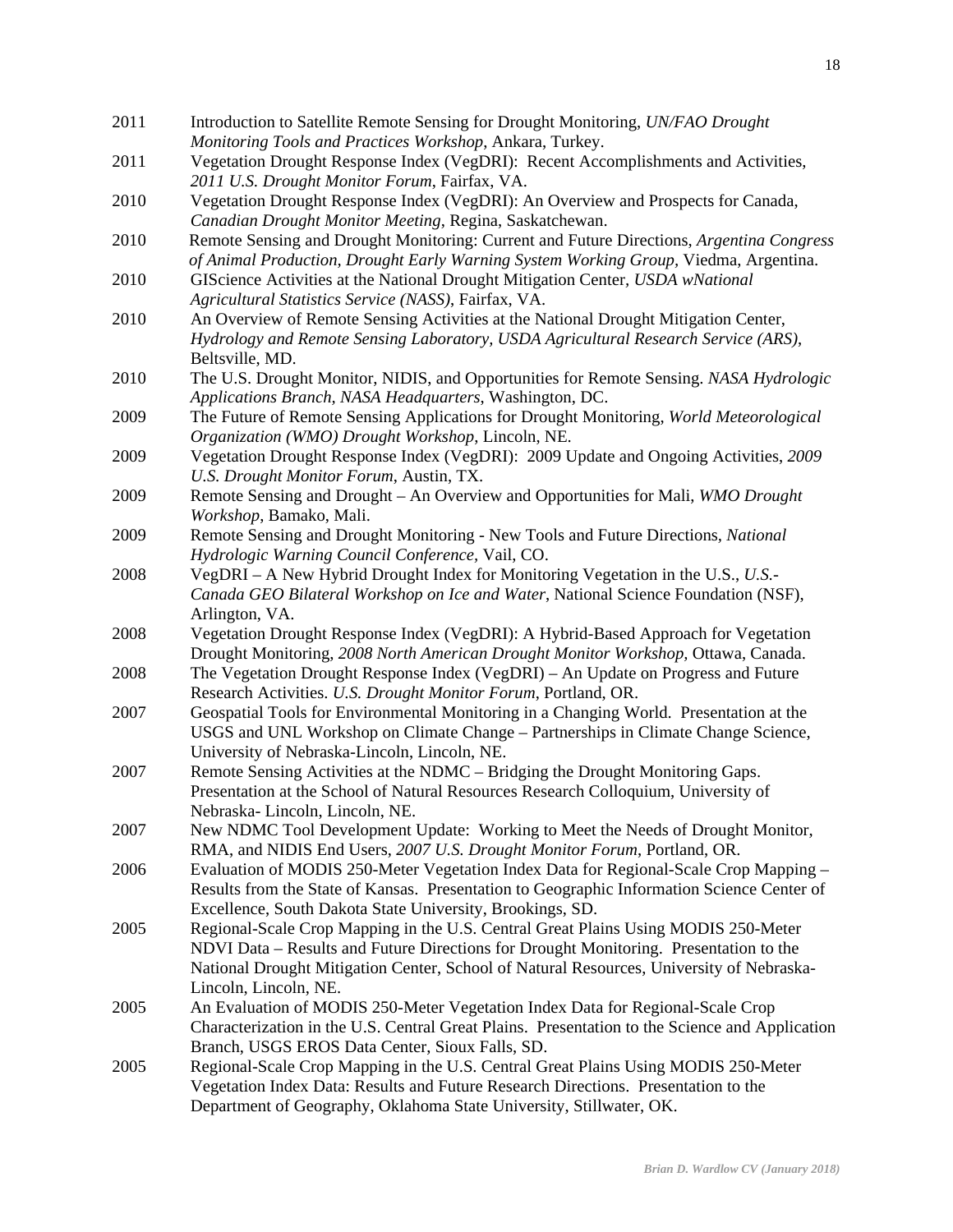- 2003 An Overview of Crop Mapping Activities Using Time Series MODIS 250 Meter Data. Presentation to the Science and Applications Branch, USGS EROS Data Center, Sioux Falls, SD. 2003 A State-Level Crop Mapping and Monitoring Prototype for Kansas. Presentation to the KansasView State and Local Government (SLG) Remote Sensing Applications Workshop, University of Kansas, Lawrence, KS. 2002 Proposal Strategies for the NASA Earth System Science (ESS) Graduate Research Fellowship. Presentation at the Mt. O'Read Geospatial Technologies Club Scholarship/Grant Writing Workshop, University of Kansas, Lawrence, KS. 1998 USGS EROS Data Center: Remote Sensing Science for a Changing World and the Multi Resolution Land Cover Characterization Land Cover Mapping Project. Presentation to the
- Department of Geography, Kansas State University, Manhattan, KS. 1996 Temporal Monitoring of Suspended Sediment Patterns Using Landsat Thematic Mapper Imagery, Presentation to the Science and Applications Branch, USGS EROS Data Center, Sioux Falls, SD.

# **INTERNATIONAL ACTIVITIES\_\_\_\_\_\_\_\_\_\_\_\_\_\_\_\_\_\_\_\_\_\_\_\_\_\_\_\_\_\_\_\_\_\_\_\_\_\_\_\_\_\_\_\_\_\_\_\_\_\_\_\_\_**

#### **Projects**

2017 **Tunisia**. Provide technical training session in Tunis, Tunisia to scientists and technical staff from various Tunisian governmental ministries on the development and implementation of a remote sensing-based composite drought indicator for the country. **India**. Hosted scientists from the Indian Agricultural Research Institute (IARI) to develop conceptual framework towards the development of an operational, remote sensing-based composite drought indicator for India. Hosted IARI Ph.D. students to begin research and

development of the indicator.

#### **Spain**.

2016 **India.** Hosted a faculty member from the Indian Institute of Technology to investigate the development of a regional-scale, remote sensing-based composite drought indicator for India and collaborate on irrigation mapping research.

> **Middle East/North Africa (MENA).** Worked on a US AID-funded project to develop a remote sensing-based composite drought indicator for the MENA region with scientists from the International Center for Biosaline Agriculture (ICBA) in Dubai, UAE. Provided expert input for decision maker engagement meetings in Jordan, Morocco and Tunisia.

 **Chile.** Hosted a Ph.D. student from the University of Concepcion to investigate the use of satellite-based precipitation data sets for drought monitoring in Chile.

 **Canada.** Worked with scientists at Agriculture and Agri-Food Canada to develop a VegDRI drought monitoring tool for Canada that was similar to the version for the United States in support of the North American Drought Monitor.

**China.** Hosted a faculty member from HuaZhong Agricultural University to investigate the use of various time-series data analysis techniques to identify drought signals in long-term satellite image data records.

2015 **Morocco.** Conducted a Composite Drought Indicator Workshop in Rabat to complete the development of this indicator developed as part of a World Bank project. **United Arab Emirates.** Worked with scientists from the International Center for Biosaline Agriculture (ICBA) in Dubai, UAE to scope an agricultural drought composite index approach for the Middle East/North Africa (MENA) and develop a proposal to U.S. American International Development (US AID) to support the development of this index.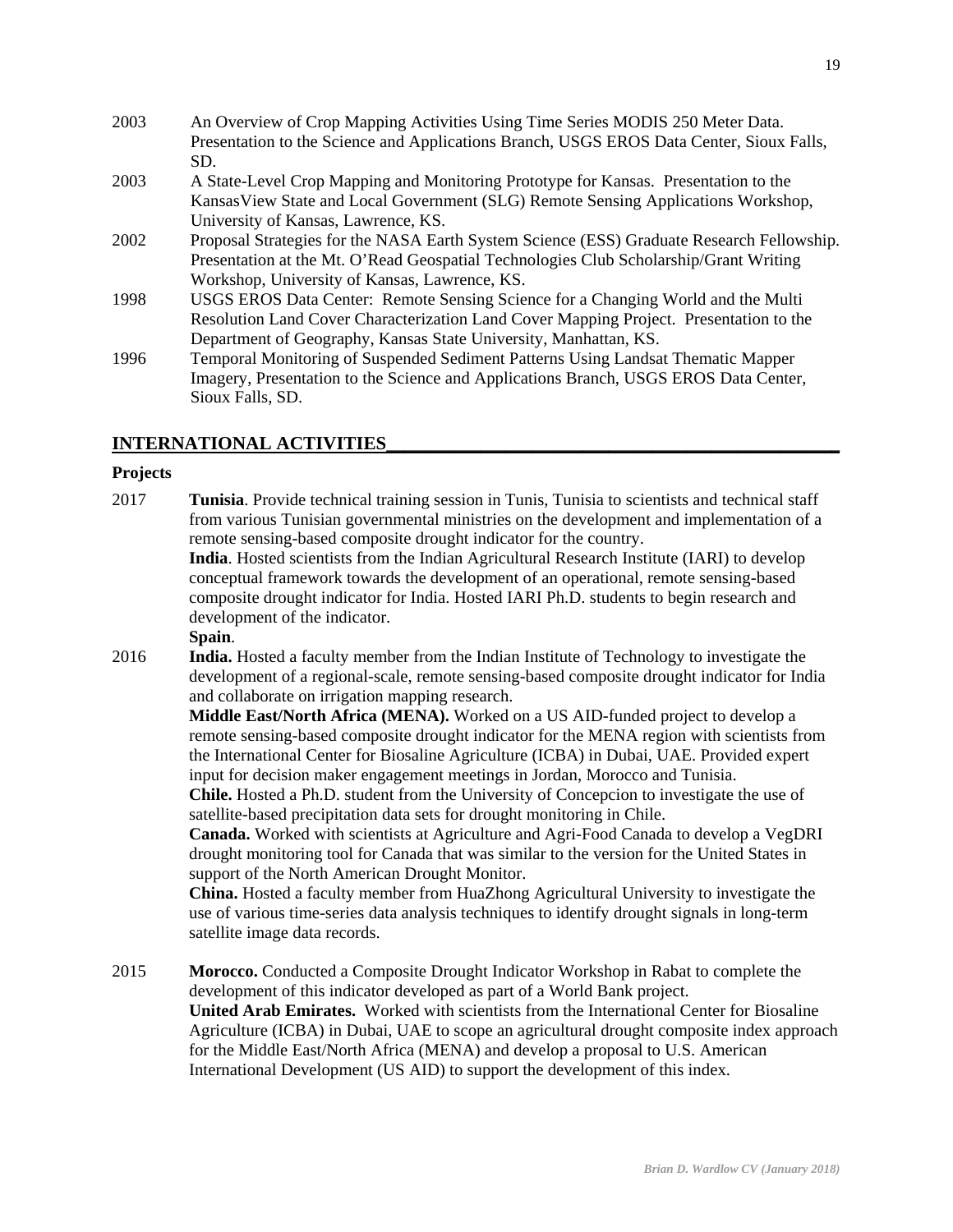2014 **Morocco.** Worked with the Royal Center for Remote Sensing to develop a composite agriculture drought index for Morocco that integrates various types of remote sensing observations and products.

> **The Netherlands**. Invited expert peer reviewer and moderator of drought monitoring session at the a World Bank Water Partnership Program entitled 'Workshop for Understanding Water through Space – How to Navigate through Remotely Sensed Data and Applications for Improved Water Resources Management' in the Hague.

> **Czech Republic.** Co-organizer and invited speaker at the InterDrought Workshop on Remote Sensing Tools in Drought Monitoring in Brno.

2013 **Spain.** Hosted Ph.D. student specializing in remote sensing and GIS from Barcelona Autonomous University to develop and apply satellite-based tools and products for drought monitoring over the Iberian Peninsula.

> **Czech Republic.** Invited speaker at the Inter-Drought Summer School sponsored by the CzechGlobe Group in Telc and conducted exploratory research collaborations with faculty at Mendel University in Brno.

 **Canada.** Provided consultation on the development of a VegDRI-Canada tool with researchers from Agriculture and AgriFood Canada.

 **China.** Hosted and supervised a Ph.D. student from Wuhan University on the development and application of satellite-based remote sensing for vegetation phenology and drought monitoring.

 **India.** Worked with scientists from the Indian Agricultural Research Institute (IARI) on technological transfer and development of a prototype VegDRI tool for the country.

- 2012 **Mexico**. Participated as an invited speaker in the North American Drought Monitor Forum in Cancun. Worked with scientists at the Servicio de Informacion Agroalimentaria y Pesquera (SIAP) to develop a proof-on-concept VegDRI tool for Mexico.
- 2011 **China.** Participated in the International Workshop on Water-related Disaster Prediction and Prevention held in Nanjing.

**The Netherlands**. Participated in developing a collaborative graduate-level, remote sensing research opportunity between UNL/Water for Food Institute and IHE Institute for Water Education in Delft.

**Turkey.** Participated in the UN FAO Drought Monitoring Tools and Practices Workshop held in Ankara.

**Czech Republic.** Hosted scientists from the Institute of Agricultural Systems and Bioclimatology, Mendel University in Brno for training to develop a proof-of-concept VegDRI tool for central Europe.

2010 **Argentina.** Participated in discussions with researchers from the Argentina Congress of Animal Production about developing a regional drought early warning system for the Patagonia region and the potential role of remote sensing.

> **Canada.** Hosted scientists from Agriculture and Agri-Food Canada for training to develop a VegDRI-like tool for Canada.

**Japan.** Hosted visiting scientist, Toshihiro Sakamoto, from the National Institute for Agro-Environmental Sciences (NIAES) to conducted remote sensing of phenology research for crops across the U.S. Corn Belt and Great Plains.

2009 **Mali.** Participated in a World Meteorological Organization (WMO) Drought Monitoring Tools Workshop for West Africa in Bamako.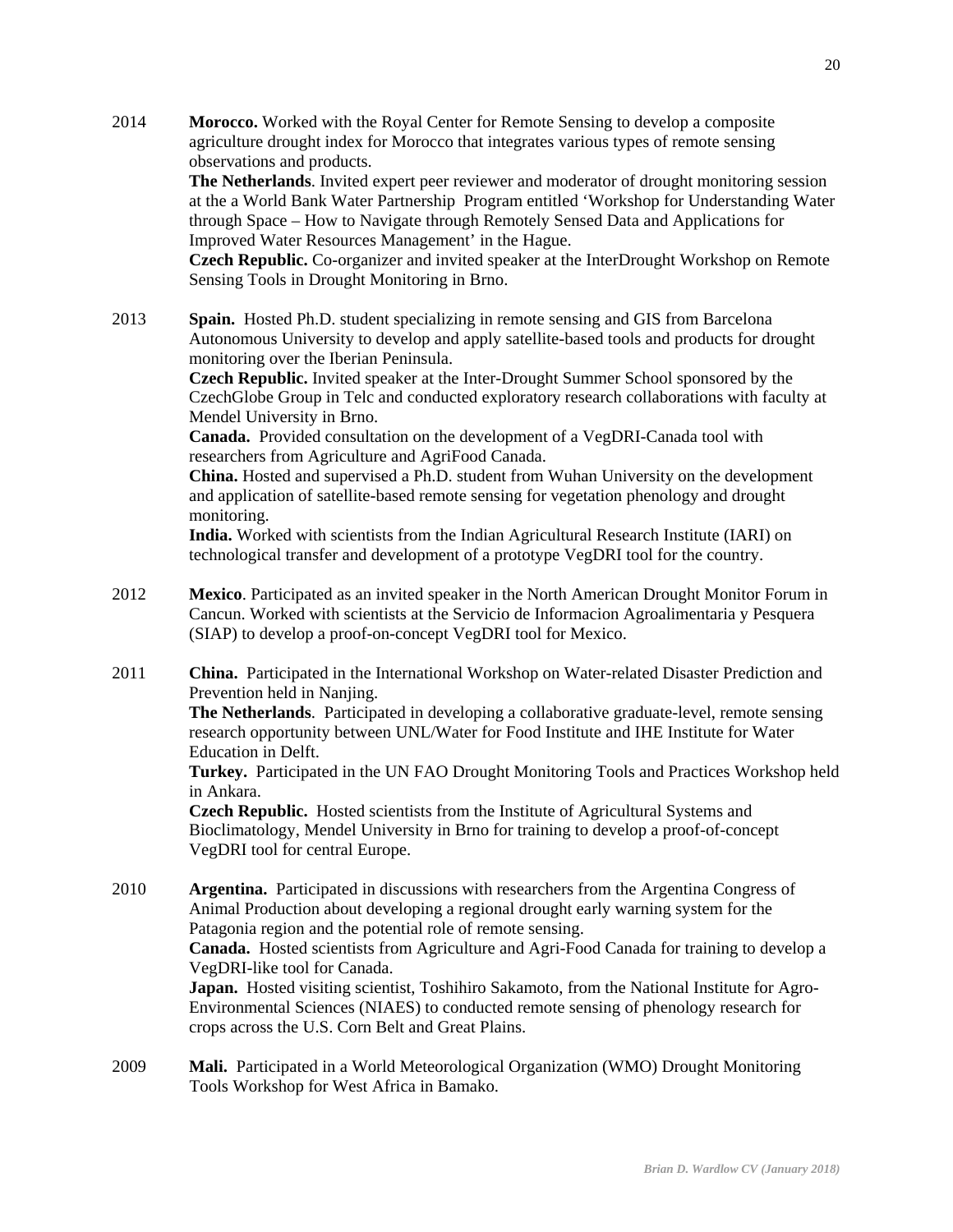2008 **Canada:** Participated in the North American Drought Monitor Forum in Ottawa.

### **International Students and Scientists Hosted**

- o Alka Rani, Indian Agricultural Research Institute (IARI), New Delhi, India (2017)
- o Vijay Prajapati, Indian Agricultural Research Institute (IARI), New Delhi, India (2017)
- o Rigghi Singh, Indian Institute of Technology (ITT), Hyderabad, India (2017)
- o Vimal Mishra; Indian Institute of Technology (ITT), Gandhinagar, India (2016)
- o Francisco Zambrano; Universidad de Concepcion, Chile (2016)
- o Hu Lia; HuaZhong Agricultural University; China (2016-2017)
- o Linglin Zeng; Wuhan University; China (2013-2014)
- o Cristina Domingo; Universitat Autonoma de Barcelona, Spain (2013)
- o Toshihiro Sakamoto; National Institute for Agro-Environmental Sciences, Japan (2009 2011)

# NDMC WORKSHOPS

- 2010 Raleigh, NC: April 1<sup>^</sup> Boise, ID: July  $27^{\prime\prime\prime}$
- 2009 Bastrop, TX: February 11^ Coalinga, CA: February 24^# Woodland, CA: February 26^# Kearney, NE: August  $10^{4}$
- 2008 Wolf Point/Fort Peck, MT: March  $12^{4}$  San Angelo, TX: April 24^ Walla Walla, WA: November  $11^{\prime\#}$ Cheney, WA: November 12^#
- 2007 Bismarck, ND: April 27^
- 2006 Roswell, NM: May 23^

^ participated # organized

# UNIVERSITY SERVICE

- o *Search Committee Chair*, Spatial scientist faculty position, School of Natural Resources, University of Nebraska-Lincoln (2016-2017)
- o *Search Committee Member*, Remote sensing faculty position, School of Natural Resources, University of Nebraska-Lincoln (2017)
- o *Board of Governors*, Center for Great Plains Studies (2015-2017)
- o *Member,* Nominating Committee, Center for Great Plains Studies (2015-2017)
- o *Member*, University of Nebraska Unmanned Aerial Systems (UAS) policy working group (2015)
- o *Steering Committee Member*, Doctorate of Plant Health Program, University of Nebraska-Lincoln (2014-present)
- o *Faculty Fellow*, Daugherty Water for Food Institute (DWFI), University of Nebraska-Lincoln (2014-present)
- o *Conference Organizing Committee Member*, Daugherty Water for Food Institute (DWFI) Water for Food Conference (2014)
- o *Member,* Long-Term Agricultural Research (LTAR) Leadership Team at the University of Nebraska (2014-present)
- o *Courtesy Associate Professor*, Department of Agronomy and Horticulture, University of Nebraska-Lincoln (2013-present)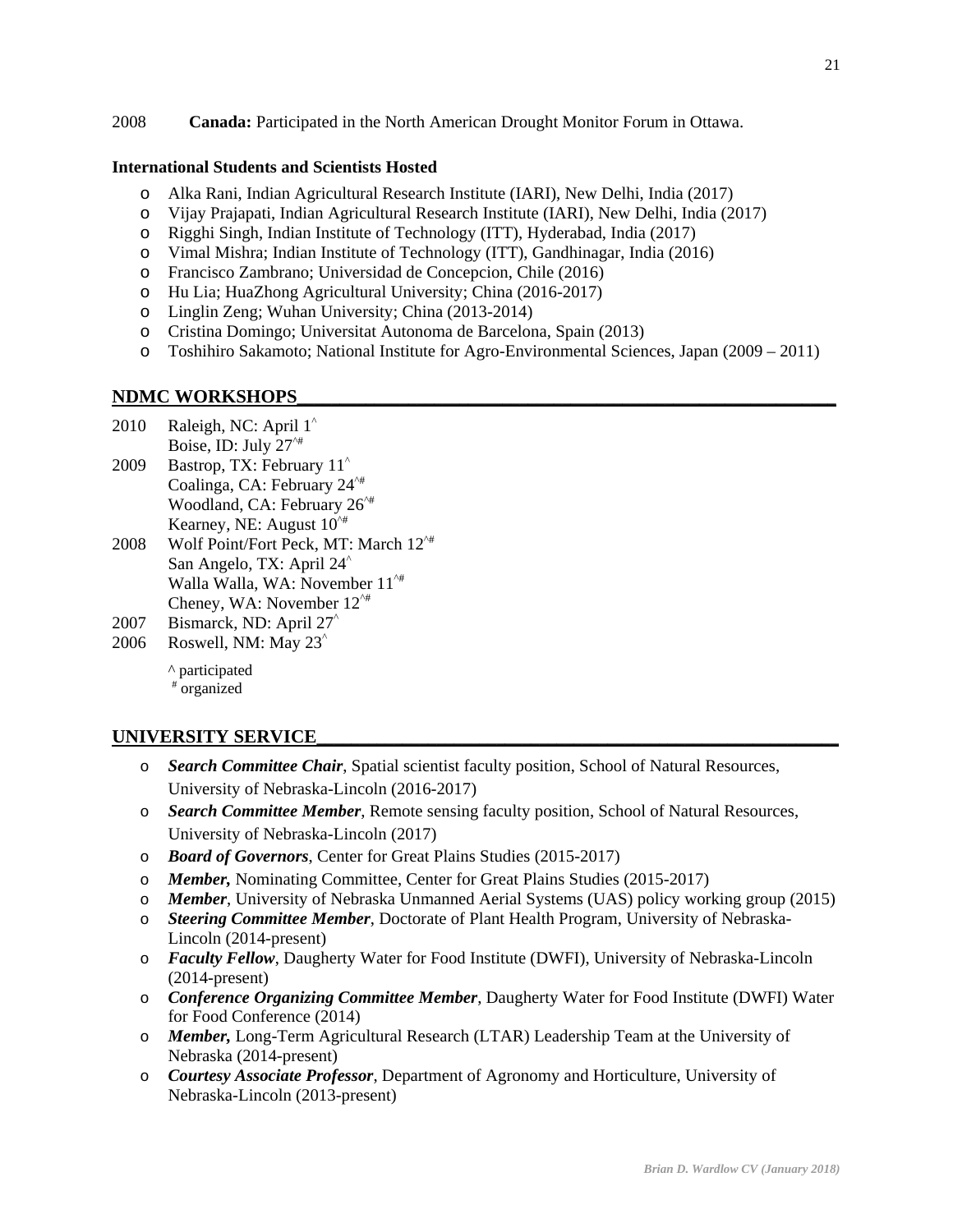- o *Faculty Area Leader*, Geography and GIScience, School of Natural Resources, University of Nebraska-Lincoln (2013-present)
- o *Principal Investigator*, NebraskaView program (2013-present)
- o *Reviewer*, IANR Dinsdale Family Faculty Award, University of Nebraska-Lincoln (2013 and 2014))
- o *Faculty Fellow*, National Drought Mitigation Center (NDMC), University of Nebraska-Lincoln (2012-present)
- o *UNL Faculty Leader*, University of Nebraska Geospatial Technologies Retreat (2012)
- o *Faculty Task Force* for Principles of Faculty Excellence, College of Agricultural Sciences and Natural Resources/Institute of Agriculture and Natural Resources, University of Nebraska-Lincoln (2011)
- o *Faculty Advisor*, Gamma Theta Upsilon (GTU) student chapter, University of Nebraska-Lincoln (2010-2013)
- o *Finance and Personnel Committee*, Center for Great Plains Studies, University of Nebraska-Lincoln (2009-2012)
- o *Faculty Advisor*, Geography Student Organization (GSO), University of Nebraska-Lincoln (2008-2013)
- o *Faculty Fellow*, Center for Great Plains Studies, University of Nebraska-Lincoln (2008-present)
- o *Graduate Committee*, Geography Program, University of Nebraska-Lincoln (2008–present)
- o *Search Committee Member*, Spatial scientist staff position search, National Drought Mitigation Center, University of Nebraska-Lincoln (2008)
- o *Faculty Fellow,* Center for Advanced Land Management and Information Technologies (CALMIT), University of Nebraska-Lincoln (2007-2012)
- o *Graduate Faculty*, Geography, University of Nebraska-Lincoln (2006-present)
- o *Courtesy Graduate Faculty*, Department of Geography, University of Kansas (2007-2009)

# **Post-Doctoral Research Advisor**

o Hatim Gali, 2016.

# **Graduate Committees**

# Ph.D. Completed

- o Humphrey Kalibo, Geography, University of Nebraska-Lincoln, May 2016.
- o Eric Hunt, Natural Resources, University of Nebraska-Lincoln, August 2015. (*Advisor*)
- o Anthony Nguy-Robertson, Natural Resources, University of Nebraska-Lincoln, August 2013
- o Sharmistha Swain, Geography, University of Nebraska-Lincoln, August 2012 (*Co-advisor*)
- o Roberto Bonifaz, Geography, University of Nebraska-Lincoln, August 2011
- o Iwake Masialeti, Fulbright student in the Department of Geography, University of Kansas, August 2008

# Ph.D. in Progress

- o Saran Aadhar, 2016-present. Student in Civil Engineering, Indian Institute of Technology (IIT) Gandhinagar campus, India. Coursework in progress.
- o Denis Mariano, 2015-present. Student in the School of Natural Resources, University of Nebraska-Lincoln. ABD. (*Advisor*)
- o Gabriel Torres, 2016-present. Student in Earth and Atmospheric Sciences, University of Nebraska-Lincoln. ABD.
- o Ahmed Jasmin, 2016-present. Student in Agronomy and Horticulture, University of Nebraska-Lincoln. Coursework in progress.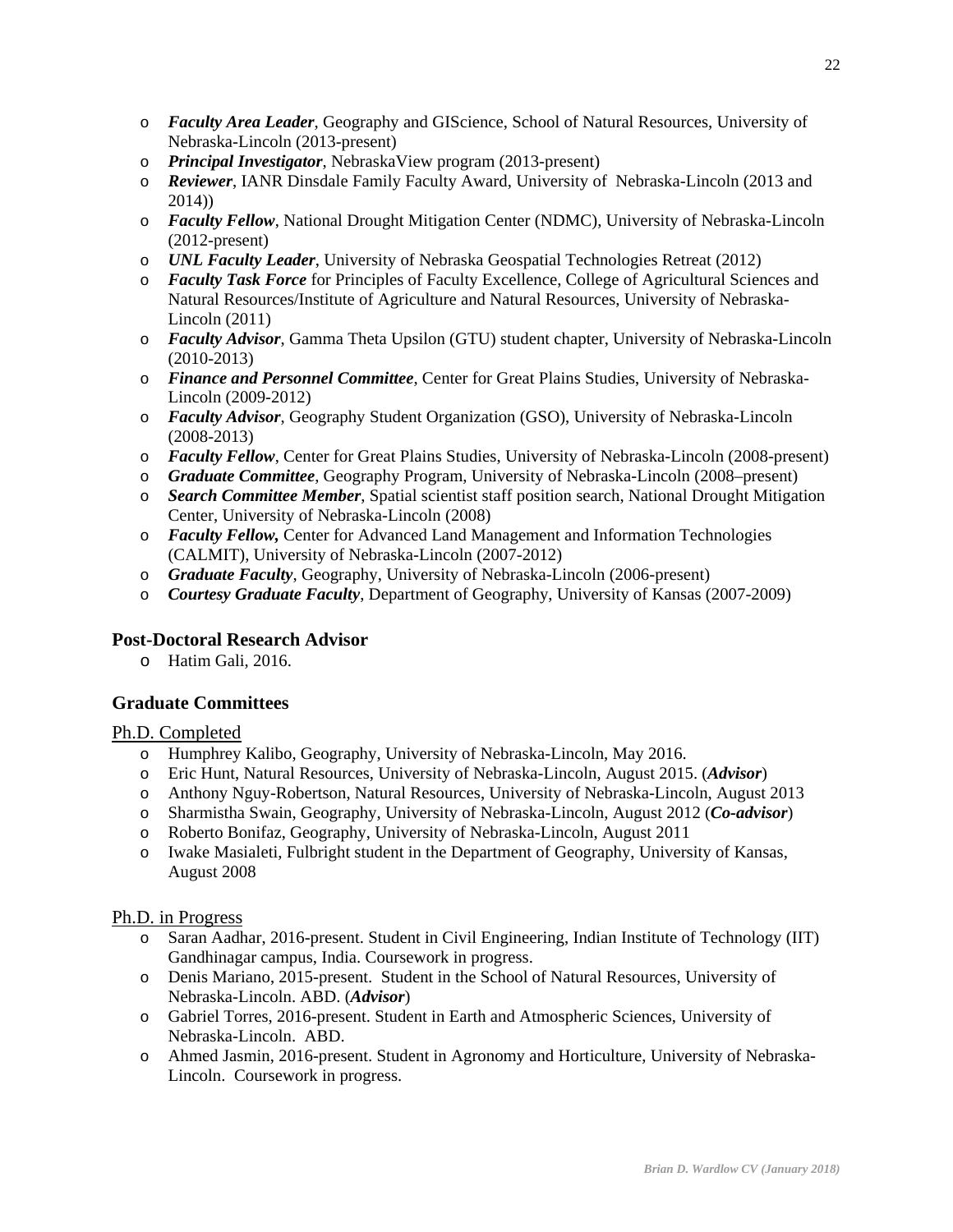- o Amy Zoller. 2012-present. Student in Geography, University of Nebraska-Lincoln. Course work in progress. (*Advisor*)
- o Benjamin Loseke, 2014-present. Student in Agronomy and Horticulture, University of Nebraska-Lincoln, ABD.
- o Yi Wang, 2014-present. Student in Earth and Atmospheric Science, University of Nebraska-Lincoln. Coursework in progress.
- o Andualem Shiferaw, 2014-present. Student in the School of Natural Resources, University of Nebraska-Lincoln, ABD.

# Master's. Completed

- o Evan Bumann, School of Natural Resources, University of Nebraska-Lincoln, December 2017.
- o Xiaochen Dong, School of Natural Resources, University of Nebraska-Lincoln, December 2017
- o Joseph Lehnert, School of Natural Resources, University of Nebraska-Lincoln, August 2017 (*Coadvisor)*
- o Maria Ana Mulet Jalil, Biological Systems Engineering, University of Nebraska-Lincoln, August 2016
- o Adam Smith, School of Natural Resources, University of Nebraska-Lincoln, May 2016
- o Brian Baskerville, Geography, University of Nebraska-Lincoln, December 2013
- o Wendy Austin, Geography, University of Nebraska-Lincoln, August 2013 (*Advisor*)
- o Martha Isabel Posada, Geography, University of Nebraska-Lincoln, December 2012
- o Nicole Wayant, Geography, University of Nebraska-Lincoln May 2011
- o Jeff Nothwehr, School of Natural Resources, University of Nebraska-Lincoln, August 2007

# Master's.in Progress

- o Marketa Podebradska, 2017-present. Student in the School of Natural Resources, University of Nebraska-Lincoln. Coursework underway.
- o Ryan Moore, 2016-present. Student in Geography, University of Nebraska-Lincoln. Coursework underway (*Advisor*).
- o Amanda Sanford, 2016—present. Student in Agronomy and Horticulture, University of Nebraska-Lincoln. Coursework underway.
- o Lingzi Zhang, 2016-present. Student in Geography, University of Nebraska-Lincoln.
- o Paul Merani, 2106-present. 2015-present. Student in the School of Natural Resources, University of Nebraska-Lincoln. Coursework completed.
- o Aaron Greuel, 2013-present. Student in Geography, University of Nebraska-Lincoln. Coursework completed. (*Advisor*)
- o Kevin McMillan, 2013-present. Student in Geography, University of Nebraska-Lincoln. Coursework completed.
- o Junyao Chen, 2013-present. Student in Geography, University of Nebraska-Lincoln. Coursework completed.

# PROFESSIONAL ORGANIZATION SERVICE

# **Professional Working Group Membership**

- o University Consortium for Geographic Information Science (USGIS) Delegate
- o USDA Long-Term Agroecosystem Research (LTAR) Remote Sensing and GIS Working Group
- o NASA Soil Moisture Active Passive (SMAP) Early Adopter
- o NASA Soil Moisture Active Passive (SMAP) Applications Working Group
- o National Phenology Network (NPN) Land Surface Phenology and Remote Sensing Working Group
- o NASA Soil Moisture Active Passive (SMAP) Satellite Applications Working Group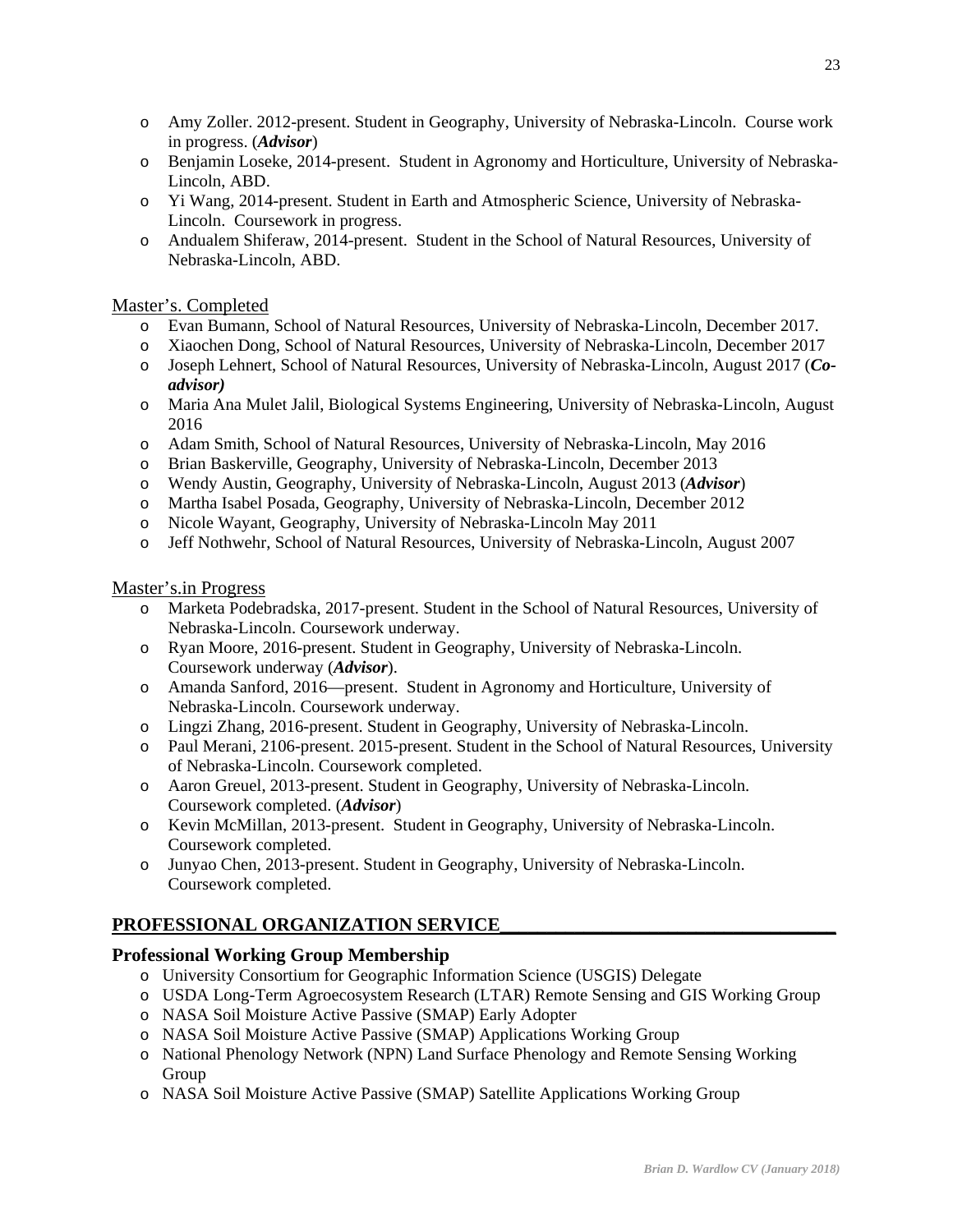- o U.S. Canada Group on Earth Observations (GEO) Drought Definitions and Indices Study Team
- o U.S. Canada Group on Earth Observations (GEO) Prairie Region Test bed Study Team

# **Manuscript Reviewer for the Following Professional Journals:**

- o Advances in Space Research
- o Advances in Water Resources
- o Agronomy Journal
- o African Journal of Environmental Science and Technology
- o Agricultural and Forest Meteorology
- o Agricultural Systems
- o Applied Earth Observation and Geoinformation
- o Applied Geography
- o Applied Remote Sensing
- o Applied Vegetation Science
- o Biofuels, Bioproducts, and Biorefining
- o British Journal of Environment and Climate Change
- o Canadian Journal of Remote Sensing
- o Climate Change
- o Disaster Prevention and Management
- o Field Crops Research
- o Geomatics, Natural Hazards and Risk
- o GeoCarto International
- o GIScience and Remote Sensing
- o Great Plains Research
- o Environmental Monitoring and Assessment
- o Environmental Research Letters
- o EOS, Transactions, American Geophysical Union
- o IEEE Geoscience and Remote Sensing Letters
- o IEEE International Geoscience and Remote Sensing Symposium (abstracts)
- o IEEE Journal of Selected Topics in Applied Earth Observations and Remote Sensing (JSTARS)
- o IEEE Transactions on Geoscience and Remote Sensing
- o International Journal of Applied Earth Observation and Geoinformation
- o International Journal of Digital Earth
- o International Journal of Hydrology Science and Technology
- o International Journal of Remote Sensing
- o ISPRS Journal of Photogrammetry and Remote Sensing
- o Journal of Agricultural Science and Technology
- o Journal of Agronomy
- o Journal of Applied Meteorology and Climatology
- o Journal of Applied Remote Sensing
- o Journal of Environmental Management
- o Journal of Geophysical Research Atmospheres
- o Journal of Hydrology
- o Journal of Hydrometeorology
- o Journal of Land Use Science
- o Landscape and Urban Planning
- o Natural Hazards
- o Nature Climate Change
- o Pedosphere
- o Photogrammetric Engineering and Remote Sensing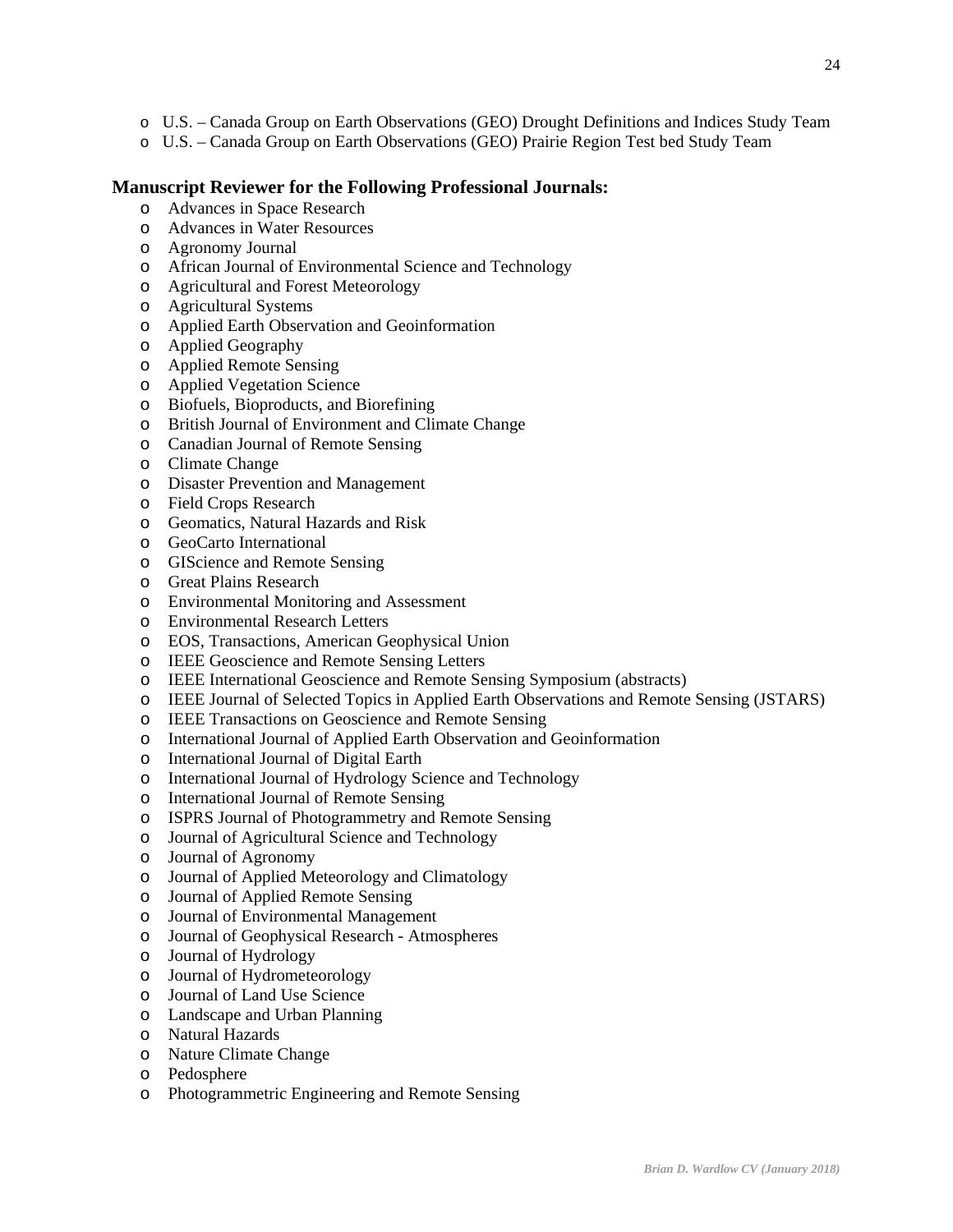- o PLOS ONE
- o Remote Sensing
- o Remote Sensing of Environment
- o Sensors
- o Theoretical and Applied Climatology
- o Water Resources Research

## **External Reviewer for:**

- o Netherlands Space Office User Support Programme Space Research proposal review, 2013 and 2017
- o Columbia University Press, Drought: An Interdisciplinary Perspective book review, 2017
- o USDA Agricultural Research Service (ARS) senior scientist position evaluation, 2017
- o CRC Press, Data Analytics Applications for Smart Cities, book chapter review, 2017
- o USDA Agricultural Research Service (ARS) Scientific Program Plan, 2016
- o White House Office of Science and Technology Policy Earth Observation Assessment 2016, 2015-2016
- o NASA Terrestrial Water Program Soil Moisture Active Passive (SMAP) proposals, 2016
- o United Nations Food and Agricultural Organization (UN FAO) Strategic Framework for Drought Management and Enhancing Resilience in Africa white paper, 2016
- o National Science Foundation (NSF) Geography and Spatial Sciences (GSS) Program, 2015
- o Water Advanced Research and Innovation (WARI) Fellowship Program, 2015-2016
- o CRC Press Book Proposal; 2014, 2015, and 2016
- o World Bank Water Partnership Program (WPP) Global Initiative on Remote Sensing for Water Resources Management report, invited peer reviewer, 2014
- o University of California-Santa Barbara, Department of Geography faculty promotion file, 2014
- o Illinois State University, Department of Geography faculty tenure and promotion file, 2014
- o University of Maryland, Earth System Science Interdisciplinary Center (ESSIC) research scientist promotion evaluation file, 2013
- o USDA Agricultural Research Service, Senior scientist promotion file, 2012
- o NASA MEASURES program proposals, 2012
- o NASA Postdoctoral Program proposals, 2011 and 2012
- o UNESCO-IHE Institute for Water Education, Ph.D. student proposal, Delft, the Netherlands, 2012
- o USDA Agricultural Research Service (ARS) senior research scientist promotion evaluation, 2011
- o U.S. EPA Greenhouse Gas Emission Lifecycle Analysis (land use change component) report, 2009
- o NOAA Coastal Restoration and Enhancement through Science and Technology (CREST) Program proposals, 2009
- o U.S.-Central Asian Research Travel Grant Competition, U.S. Civilian Research and Development Foundation proposals, 2008 and 2010

# **Professional Organization Positions and Meetings Service**

- o *Expert* (invited), Second National Earth Observations Assessment (EOA 2016), White House Office of Science and Technology (2015-2016)
- o *North American Leader and Global Co-Leader (invited)***,** Climate Monitoring and Assessment Task Team on the Use of Remote Sensing Data for Climate Monitoring, Commission for Climatology, World Meteorological Organization (WMO) (2014-present)
- o *Judge (invited)*, Student poster competition for the Water for Food Conference, Lincoln, NE (2016 and 2017)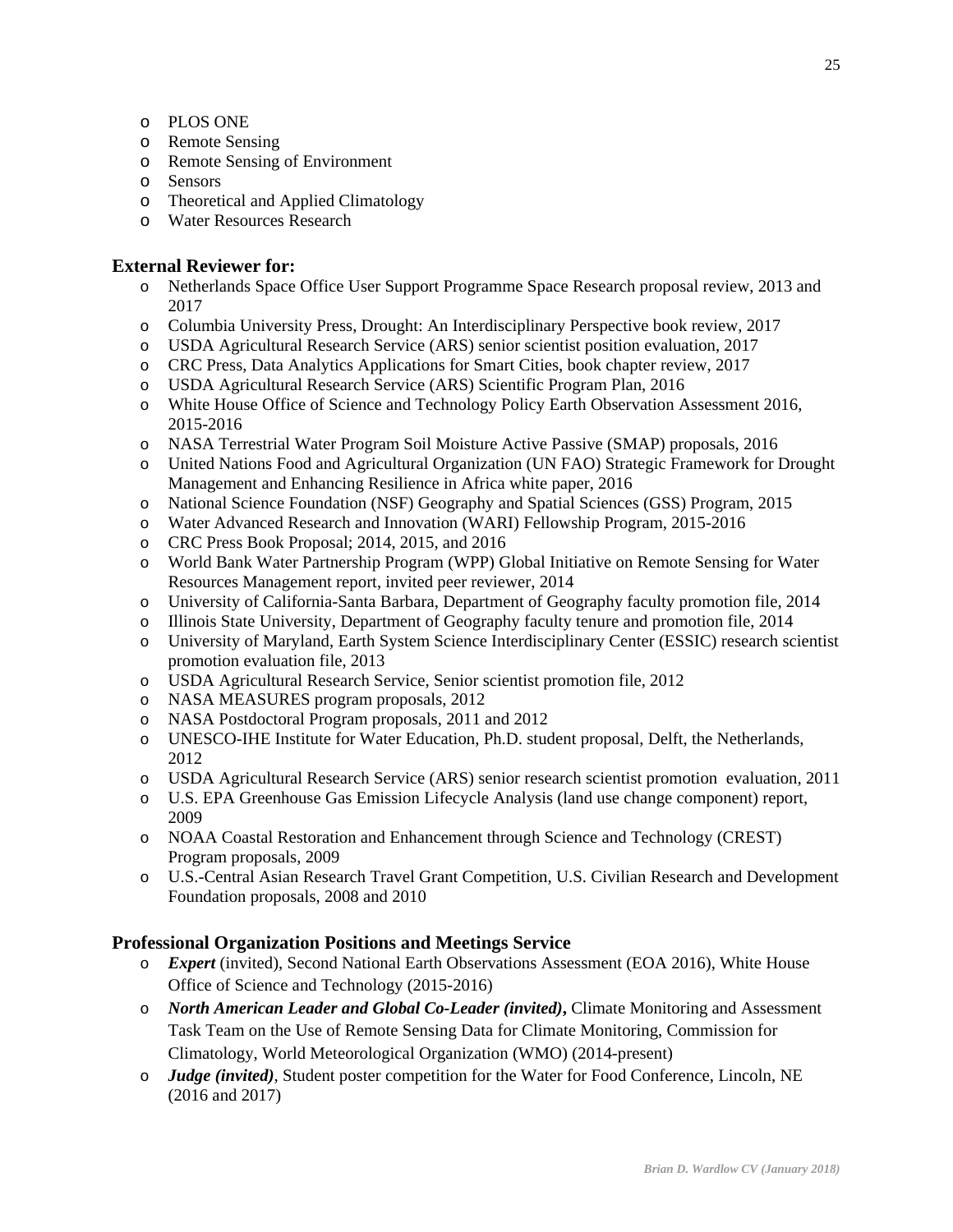- o *Co-organizer*, Planning Workshop on Remote Sensing and Spatial Analysis of Agricultural Productivity, University of Nebraska System, Omaha, NE (2016)
- o *Organizing Committee*, Center for Great Plains Studies' 2017 Central Great Plains Symposium (2016)
- o *Expert* (invited), Committee on Earth Observation Satellites (CEOS) Water Constellation Feasibility Study (2016)
- o *Director*, Remote Sensing Specialty Group, Association of American Geographers (2011-2015)
- o *Associate Editor*, *Earthzine*, Agriculture and Remote Sensing section (2009 2014)
- o *Session Chair*, Methodological Advances in the Remote Sensing of Drought, 3rd InterDrought Summer School; Mikulov, Czech Republic (2015)
- o *Session Chair*, Remotely Sensed Drought Indicators, 2014 North American Drought Monitor Workshop, Toronto, Canada (2014)
- o *Co-organizer*, Remote Sensing Tools in Drought; CzechGlobe InterDrought Workshop, Brno, Czech Republic (2014)
- o *Planning Committee Member*, 2014 Water for Food Global Conference; Seattle, WA (2014)
- o *Judge (invited)*, Student poster competition for the Water for Food Conference, Lincoln, NE (2013)
- o *Reviewer (invited)*, Association of American Geographers' Remote Sensing Specialty Group Best Paper Award Competition for Early Career Scholars (2012)
- o *Judge (invited)*, Remote Sensing Specialty Group Student Paper Competition, Annual Meeting, Association of American Geographers, New York, NY (2012)
- o *Session Chair*, Contributions of Data Assimilation Products and Models in Monitoring and Predicting Drought, NASA Global Drought Monitoring Workshop, Silver Springs, MD (2011)
- o *Breakout Session Chair*, Scientific and Technical Issues and Considerations for Earth Observations and Models in the Development of Global Drought Monitoring Systems, NASA Global Drought Monitoring Workshop, Silver Springs, MD (2011)
- o *Breakout Session Chair*, Global Drought Monitoring System Needs, Global Drought Assessment Workshop, Asheville, NC (2010)
- o *Session Organizer and Chair*, Remote Sensing and Drought, Annual Meeting of Association of American Geographers, Washington, DC (2010)
- o *Session Chair*, Remote Sensing, Annual Meeting, Great Plains-Rocky Mountain Division / West Lakes Division, American Association of Geographers, Lincoln, NE (2006)
- o *Session Chair*, Land Cover Change, Pecora 16 Symposium, Sioux Falls, SD (2005)
- o *Session Chair*, Remote Sensing: Agriculture and Fractals, Annual Meeting of Association of American Geographers, Philadelphia, PA (2004)
- o *Session Chair*, Macro Land Cover Mapping, Annual Meeting, American Society of Photogrammetry and Remote Sensing, St. Louis, MO (2001)
- o *Judge* (invited), Remote Sensing Specialty Group Student Paper Competition, Annual Meeting, Association of American Geographers, New Orleans, LA (2003)
- o *Vice-President*, Mount O'Read Geospatial Technologies Club and American Society of Photogrammetry and Remote Sensing Student Chapter, University of Kansas, Lawrence, KS, (2002–2006)
- o *Liaison*, AmericaView MODIS Database Representative for the State of Kansas (2001-2006)

# **MEMBERSHIPS**

Association of American Geographers (AAG) American Society of Photogrammetry and Remote Sensing (ASPRS) American Geophysical Union (AGU)